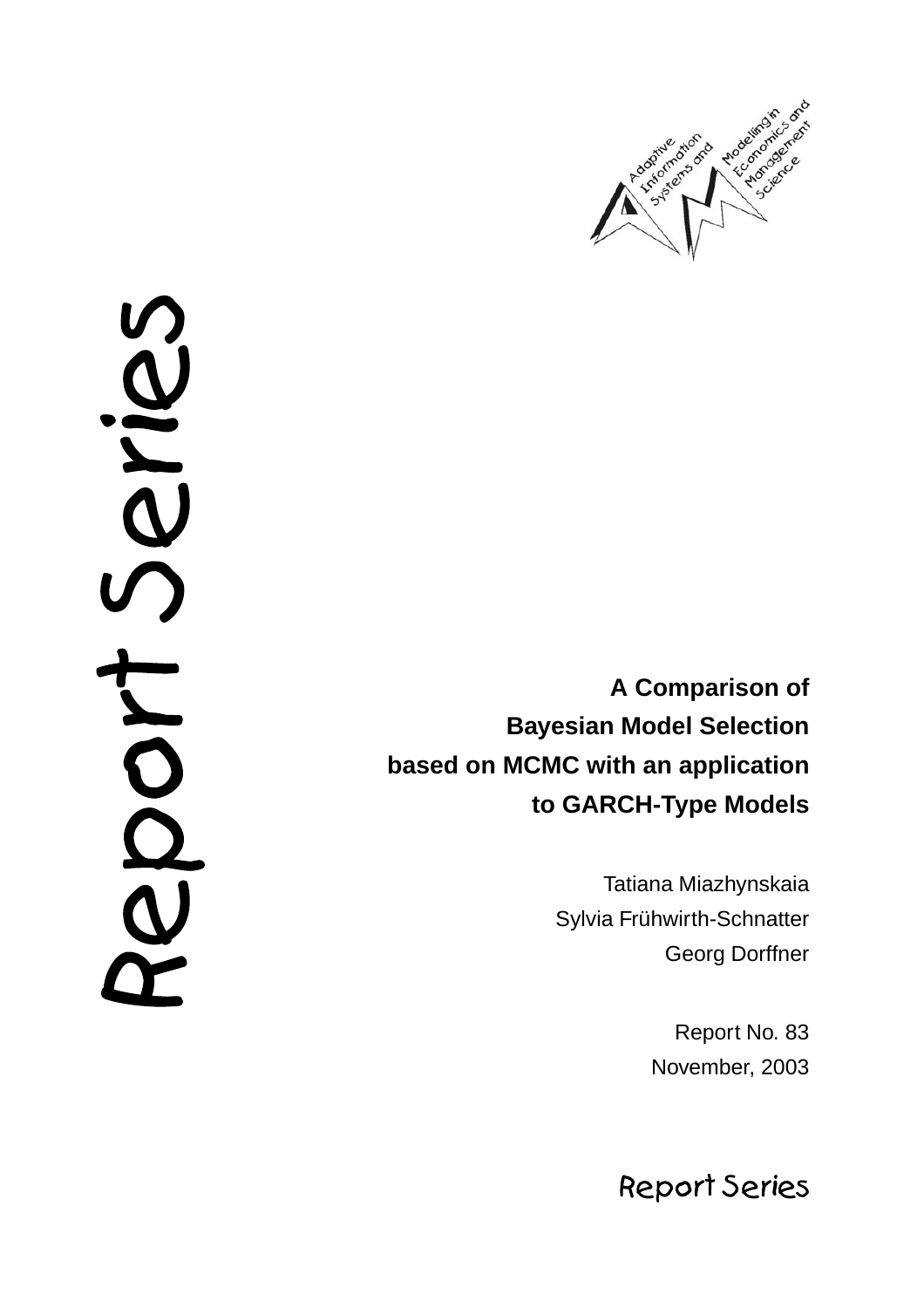

November, 2003

SFB 'Adaptive Information Systems and Modelling in Economics and Management Science'

> Vienna University of Economics and Business Administration Augasse 2–6, 1090 Wien, Austria

in cooperation with University of Vienna Vienna University of Technology

http://www.wu-wien.ac.at/am

Papers published in this report series are preliminary versions of journal articles and not for quotations.

This piece of research was supported by the Austrian Science Foundation (FWF) under grant SFB#010 ('Adaptive Information Systems and Modelling in Economics and Management Science').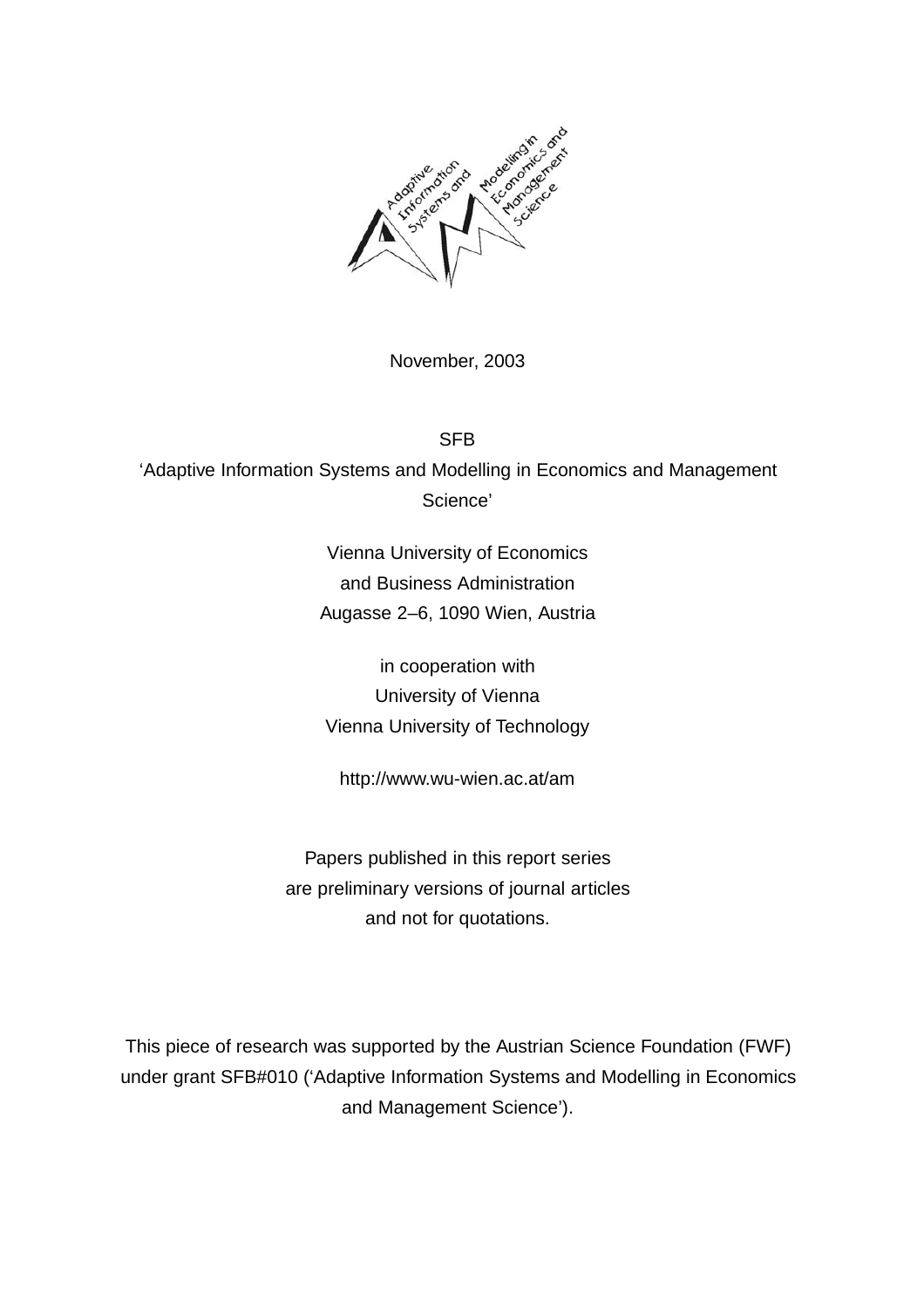# A Comparison of Bayesian Model Selection based on MCMC with an application to GARCH-Type Models

Tatiana Miazhynskaia Austrian Research Institute for Artificial Intelligence, Freyung 6/6, A-1010 Vienna, Austria, phone:+431.5336112-25, fax: +431.5336112-77, tatiana@oefai.at

Sylvia Frühwirth-Schnatter<sup>\*</sup>

Institute for Applied Statistics, Johannes Kepler University Linz Altenberger Strae 69, A-4040 Linz, phone: +43732.2468-8295, fax: +43732.2468-9846, sylvia.fruehwirth-schnatter@jku.at

### Georg Dorffner

Austrian Research Institute for Artificial Intelligence and Department of Medical Cybernetics and Artificial Intelligence, University of Vienna, Freyung 6/2, A-1010 Vienna, Austria, phone: +431.4277-63116, fax: +431.4277-9631, georg@ai.univie.ac.at

#### **Abstract**

This paper presents a comprehensive review and comparison of five computational methods for Bayesian model selection, based on MCMC simulations from posterior model parameter distributions. We apply these methods to a well-known and important class of models in financial time series analysis, namely GARCH and GARCH-t models for conditional return distributions (assuming normal and t-distributions). We compare their performance vis--vis the more common maximum likelihood-based model selection on both simulated and real market data. All five MCMC methods proved feasible in both cases, although differing in their computational demands. Results on simulated data show that for large degrees of freedom (where the t-distribution becomes more similar to a normal one), Bayesian model selection results in better decisions in favour of the true model than maximum likelihood. Results on market data show the feasibility of all model selection methods, mainly because the distributions appear to be decisively non-Gaussian.

Corresponding author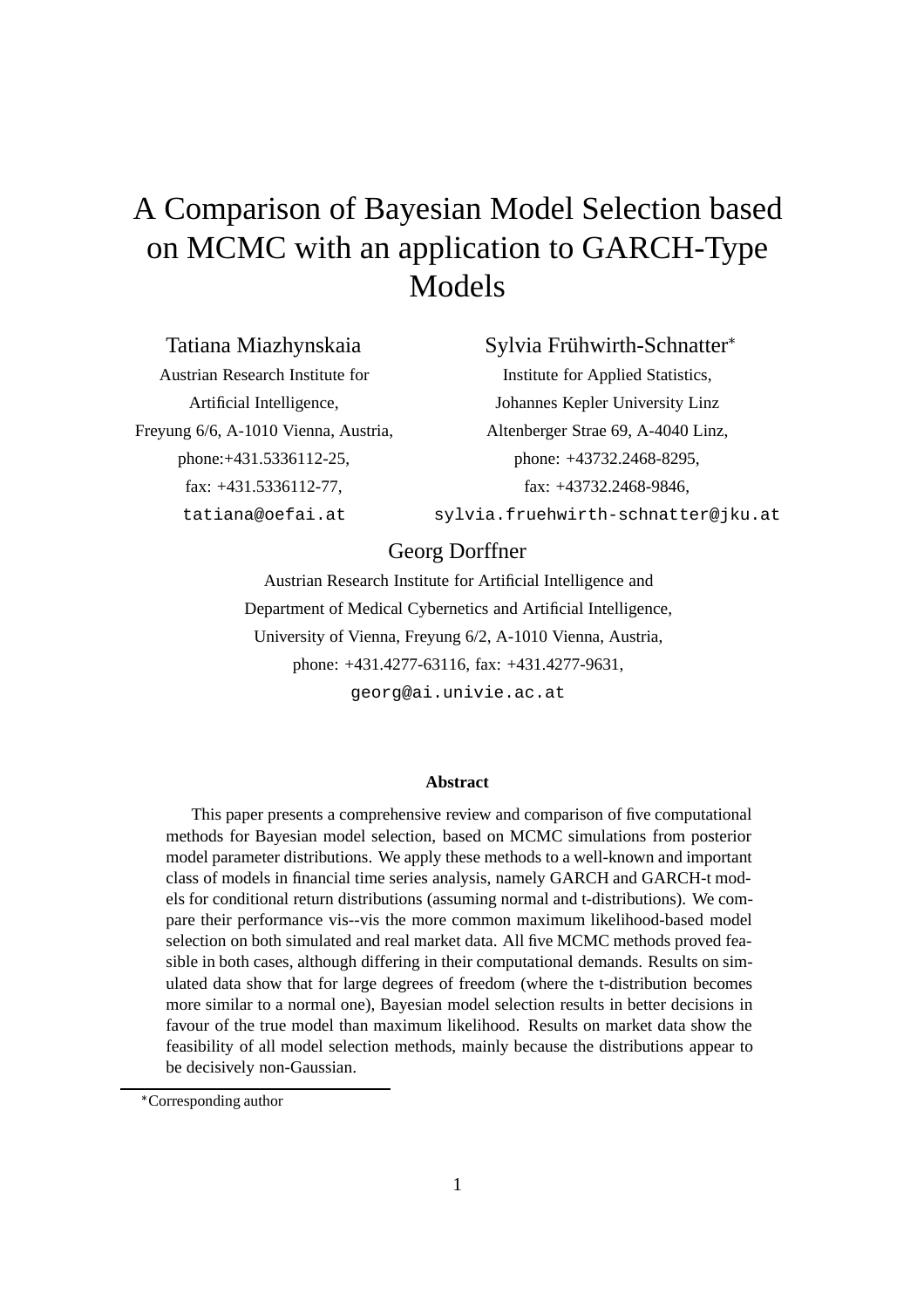*Keywords*: Bayesian inference, Bayesian model selection, GARCH models, Markov Chain Monte Carlo (MCMC), model likelihood

# **1 Introduction**

The Bayesian inference became very popular in the last decade of the previous century. Scientists got both: methodology and computer power to perform realistic Bayesian data analysis. The difference between the classical and the Bayesian approach to statistics is a fundamental change of paradigm. In the classical analysis, it is assumed that we know the correct structure of the model, and want to estimate the "true value" of the model parameters which are also assumed to exist. From a Bayesian point of view, there is no such thing as a true parameter value. All we have is a fixed collection of data. Furthermore, we may have some prior idea about what value of the parameters could be expected, summarized in a (possibly non- or little informative) prior density of the parameters. Combining the prior density with the likelihood of observing the data a posterior density of the parameters is constructed. This posterior density is a quantitative, probabilistic description of the knowledge about the parameters in the model. The strong advantage of a Bayesian analysis is that the complete posterior distribution of the parameters can be used for further analysis: to create a prediction or to make a model selection.

To explore the posterior distribution of parameters, the most powerful technique is to use Markov chain Monte Carlo (MCMC) computing methods such as the Gibbs sampler (Gelfand and Smith, 1990) and the Metropolis-Hastings (MH) algorithm (Hastings, 1970). While these algorithms enable direct estimation of posterior and predictive quantities of interest, they do not readily lend themselves to estimation aspects of the model probabilities. As a result, many different approaches have been suggested in the literature. The most widely used is the group of direct methods: harmonic mean estimator of Newton and Raftery (1994), importance sampling (Frühwirth-Schnatter, 1995), reciprocal importance estimator (Gelfand and Dey, 1994), bridge sampling ((Meng and Wong, 1996), (Frühwirth-Schnatter, 2002)). A nice review of some these methods together with background concepts of Bayesian model selection can be found in Kass and Raftery (1995). In 1995 Chib proposed also an indirect methods for estimating model likelihoods from Gibbs sampling output, an idea that recently has been extended to output from MH algorithm (Chib and Jeliazhov, 2001). A slightly more direct approach to compute posterior model probabilities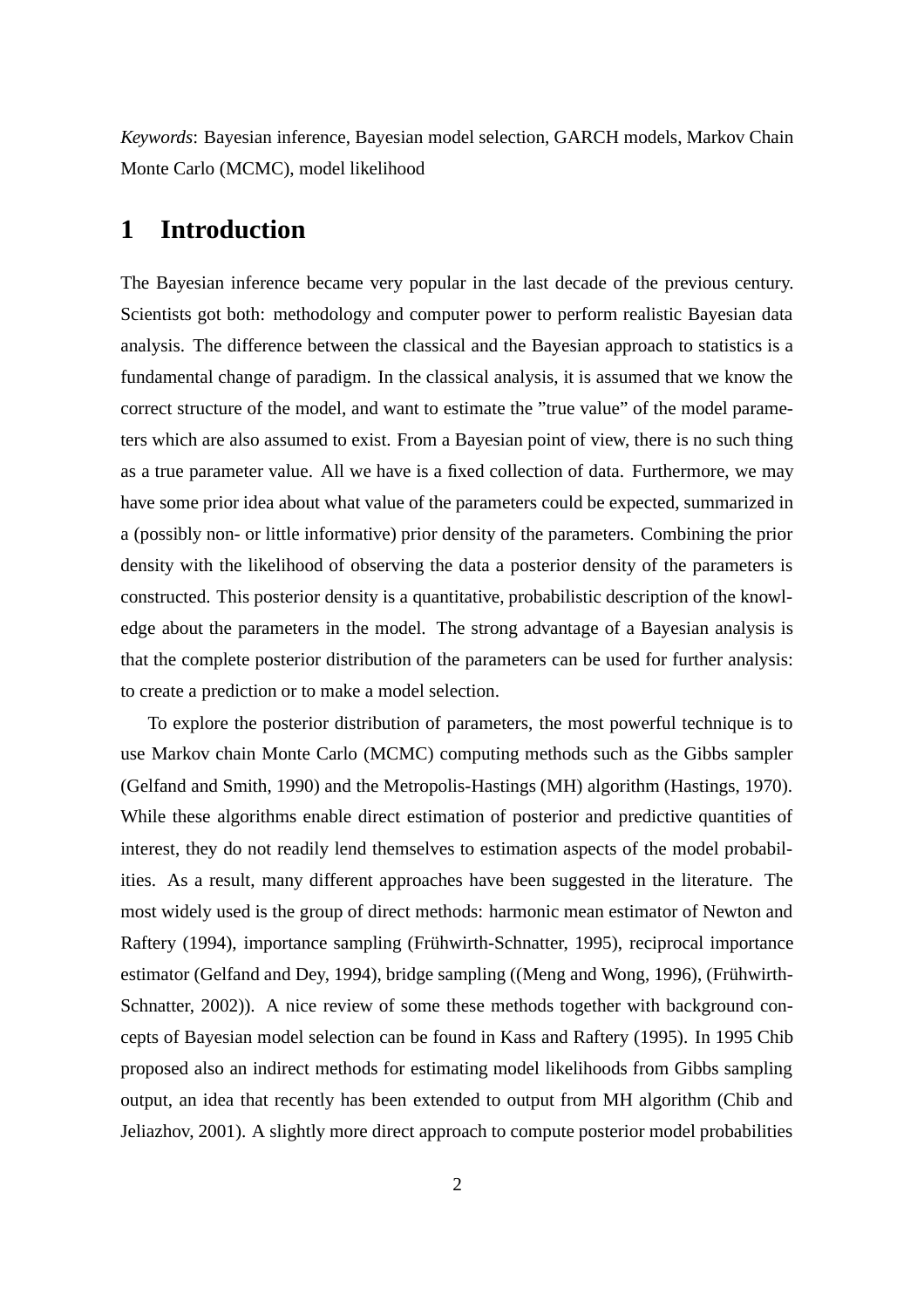using MCMC is to include the model indicator as a parameter in the sampling algorithm itself. Green (1995) introduced a reversible jump MCMC strategy for generating from the joint posterior distribution based on the standard MH approach.

The purpose of this article is to give the computationally complete review of these methods and to demonstrate the differences and difficulties of the model likelihood estimators discussed above by a simulation study and empirical data. For illustration, we focus on the most important practical models for financial time series - GARCH-type models, introduced for the first time in the original paper of Bollerslev (1986) and then extensively generalized in many aspects, including conditional variance equation and the density specification. We limited ourselves to the case of two models: AR(1)-GARCH(1,1) with gaussian errors and  $AR(1)-GARCH(1,1)-t$  with Student t-density.

Our motivation for choosing the GARCH-type models for the illustration is explained by the fact that these models represent a very wide class of heteroskedastic econometric models and, therefore, the Bayesian analysis presented in this paper can be generalized for the whole this class. The Bayesian inference on GARCH-type models has been first implemented using importance sampling - see Kleibergen and van Dijk (1993). More recent approaches include Griddy-Gibbs sampler by Bauwens and Lubrano (1998) and Metropolis-Hastings algorithm with some specific choice of the proposal distribution ((Geweke, 1995), (Kim, Shephard and Chib, 1998), (Müller and Pole, 1998) and (Nakatsuma, 2000)), the model selection based on the reversible jump MCMC in Vrontos, Dellaportas and Politis  $(2000)$  and on the bridge sampling algorithm (Frühwirth-Schnatter, 2002). Our approach differs from the above that in this paper we apply different methods for making Bayesian model choice and compare their performance with the results from the classical analysis. Moreover, we compare the MCMC posterior output with the maximum likelihood estimates of the chosen GARCH models.

The empirical analysis was based on return series of stock indices from different financial markets. We used return series of the Dow Jones Industrial Average (USA), FTSE 100 (Great Britain) and NIKKEI 225 (Japan) over a period of 10 years and performed the complete Bayesian inference of GARCH models on these data.

The paper is organized as follows. In Section 2 we review the Bayesian approach to model selection and discuss some computational algorithm. The GARCH-type models chosen for the numerical illustration are presented in Section 3. Full MCMC methodology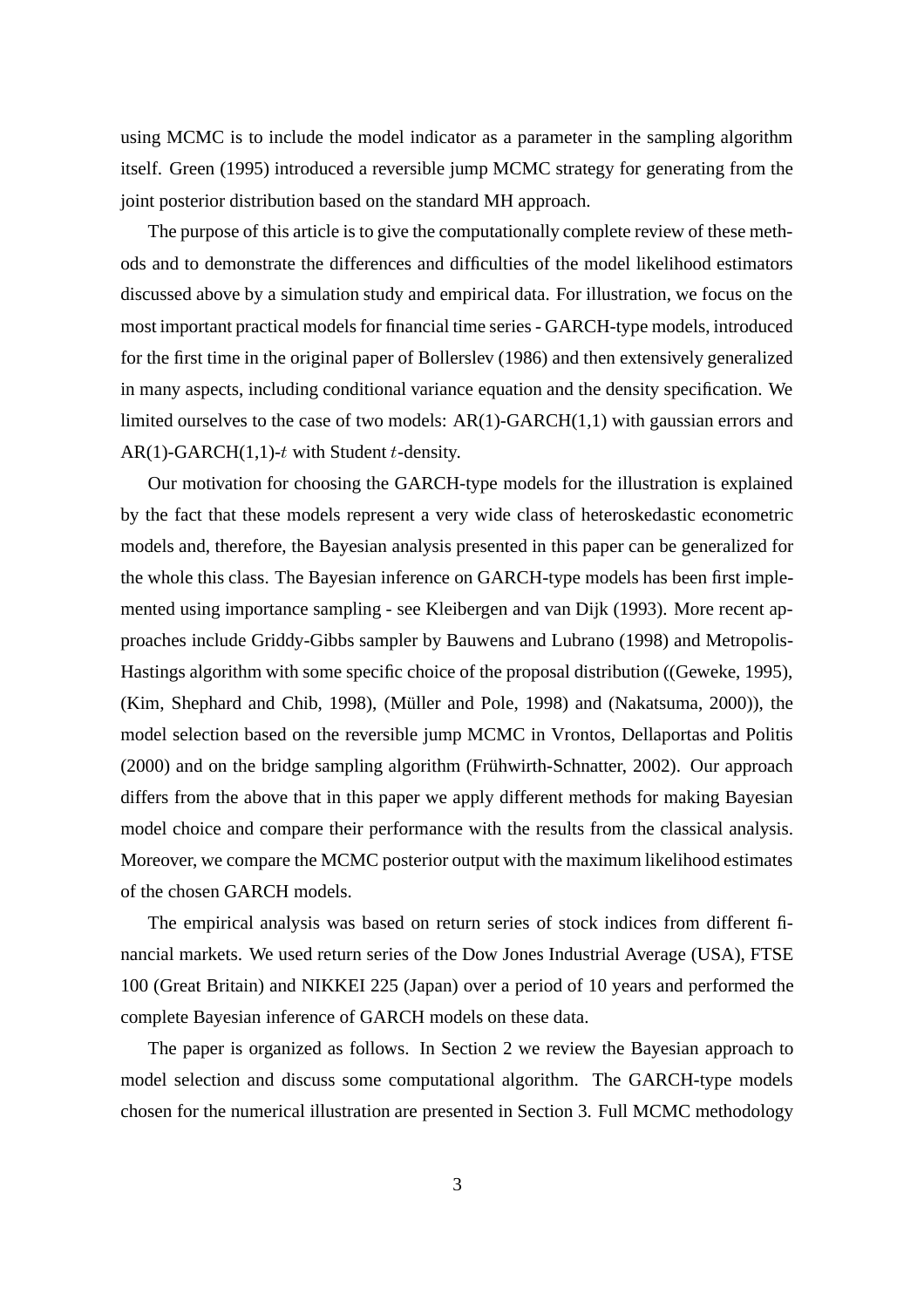including the detailed implementation guidelines of the computational aspects is given in Section 4. Section 5 is dedicated to the simulation study and the application to market data is included in Section 6. Finally, Section 7 concludes the paper.

### **2 Bayesian Model Selection**

All the complex models may be viewed as the specification of a joint distribution of observables (data) which we denote by  $Y$  and unobservables (model parameters) which we denote by  $\theta$ . The traditional approach to Bayesian model selection is concerned with the following situation. Suppose the observed data Y are generated by a model  $M_i$ , one of a set **M** of competing models. Each model specifies the distribution of Y,  $f(Y|\theta_i, M_i)$  apart from an unknown parameter vector  $\theta_i$  of dimension  $n_i$ . Under prior densities  $\pi(\theta_i|M_i)$  the marginal distribution of  $Y$  are found by integrating out the parameters

$$
p(Y \mid M_i) = \int f(Y \mid \theta_i, M_i) \, \pi(\theta_i \mid M_i) \, d\theta_i. \tag{2.1}
$$

By analogy with data likelihood function, the quantity  $p(Y|M_i)$  is called also *model likelihood*.

Suppose also that we have some preliminary knowledge about model probabilities  $\pi(M_i)$ . Interest lies in obtaining the posterior probabilities  $p(M_i|Y)$  for every model  $M_i$  in consideration either to arrive at a single "best" model, or to determine the posterior distribution of some quantity of interest which is common to all models via model averaging. Due to possible differences among the priors  $\pi(M_i)$  a choice between two models (say models  $M_1$  and  $(M<sub>2</sub>)$  is often based not on the posterior odds but on the *Bayes factor* 

$$
\mathbf{B}_{12} = \frac{p(M_1\,|\,Y)\,/\,p(M_2\,|\,Y)}{\pi(M_1)\,/\,\pi(M_2)},
$$

i.e., the ratio of posterior odds of the model  $M_1$  to prior odds of  $M_1$ . The Bayes factor is often thought of as the weight of evidence in favour of model  $M_1$  provided "by the data", though Lavine and Scherrish (1999) show that a more accurate interpretation is that  $B_{12}$ captures the change in the odds in favour of model  $M_1$  as we move from prior to posterior. Jeffreys (1961) recommended a scale of evidence for interpreting Bayes factors. In Table 1 we consider a slight modification of Jeffreys' scale taken from Wasserman (1997).

Kass and Raftery (1995) provide a complete review of Bayes factors, including their interpretation, computation or approximation, robustness to the model-specific prior distributions and applications in a variety of scientific problems.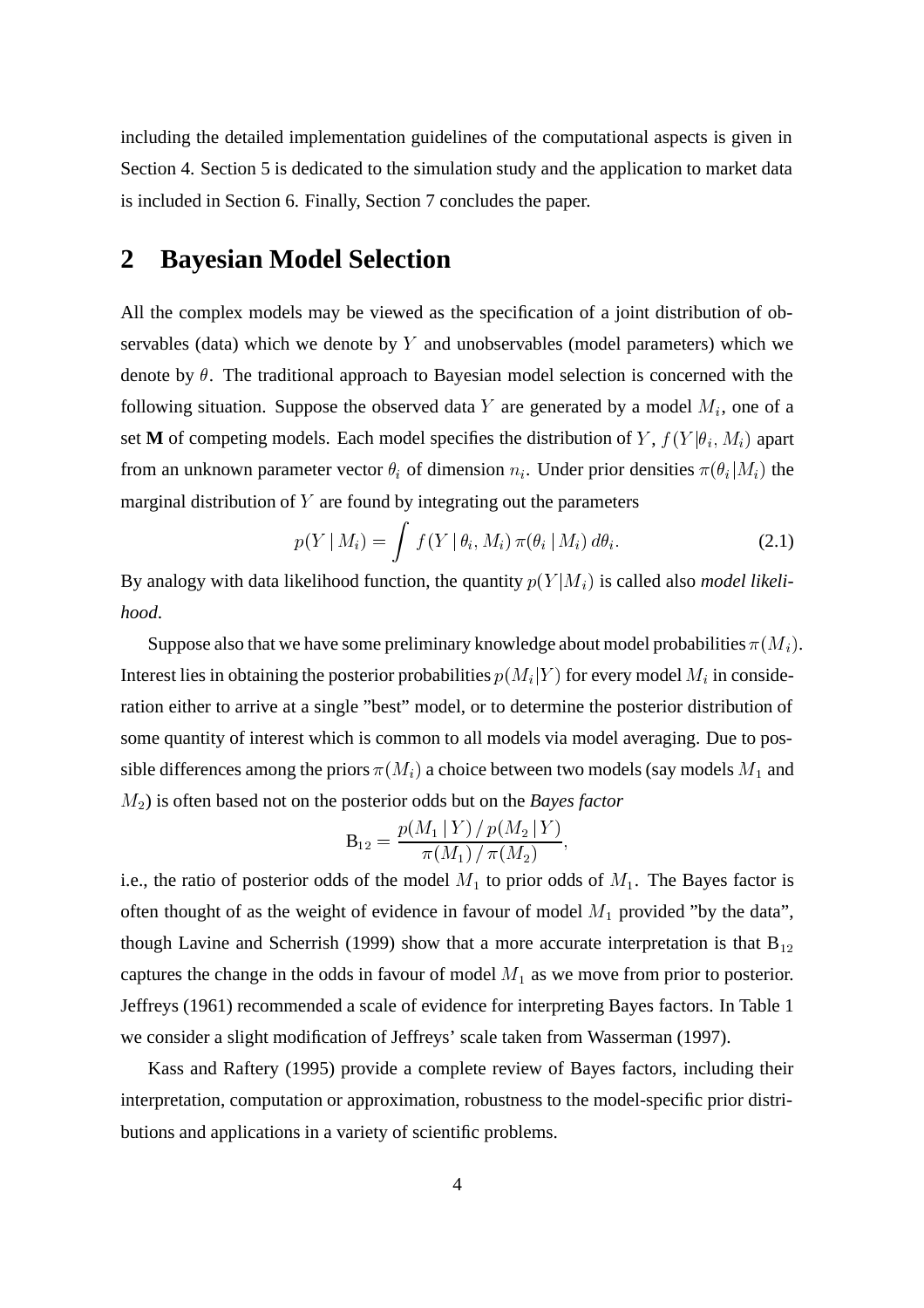| <b>Bayes Factor</b>   | Interpretation              |
|-----------------------|-----------------------------|
| $B_{12} < 1/10$       | Strong evidence for $M_2$   |
| $1/10 < B_{12} < 1/3$ | Moderate evidence for $M_2$ |
| $1/3 < B_{12} < 1$    | Weak evidence for $M_2$     |
| $1 < B_{12} < 3$      | Weak evidence for $M_1$     |
| $3 < B_{12} < 10$     | Moderate evidence for $M_1$ |
| $B_{12} > 10$         | Strong evidence for $M_1$   |

Table 1: Jeffreys' scale of evidence for Bayes Factors.

Applying Bayes' theorem, we get that

$$
\mathbf{B}_{12} = \frac{\left[\frac{p(Y|M_1)\pi(M_1)}{p(Y)}\right] / \left[\frac{p(Y|M_2)\pi(M_2)}{p(Y)}\right]}{\pi(M_1) / \pi(M_2)} = \frac{p(Y|M_1)}{p(Y|M_2)},
$$

i.e., the Bayes factor is equal to the ratio of the model likelihoods for the two models. In such a way, the collection of model likelihoods  $p(Y|M_i)$  is equivalent to the model probabilities themselves (since the prior probabilities  $\pi(M_i)$  are known in advance) and hence could also be considered as the key quantities needed for Bayesian model choice.

The model likelihoods yield posterior probabilities of all the models as

$$
p(M_i|Y) = \frac{p(Y|M_i) \cdot \pi(M_i)}{\sum_{k=1}^n p(Y|M_k)\pi(M_k)}
$$

The integral (2.1) is analytically tractable in only certain restricted problems and sampling based methods must be used to obtain estimates of the model likelihoods.

### **2.1 Direct Methods**

In what follows, we suppress the dependence on the model indicator  $M_i$  in our notations, since all the calculations below must be repeated for all models under considerations.

By  $\hat{p}(Y)$  we denote the estimate of the model likelihood  $p(Y)$ . Directly from (2.1) *simple Monte Carlo* approach follows:

$$
\hat{p}(Y) = \frac{1}{G} \sum_{g=1}^{G} f(Y|\theta^{(g)}),
$$
\n(2.2)

where  $\{\theta^{(g)}\}_{g=1}^G$  is the sample from the priors  $\pi(\theta)$ . The crucial drawback of this direct method is that the likelihood  $f(Y | \theta^{(g)})$  is typically very peaked compared to the prior  $\pi(\theta)$ , so that (2.2) will be a very inefficient estimator (most of the terms in the sum will be near 0).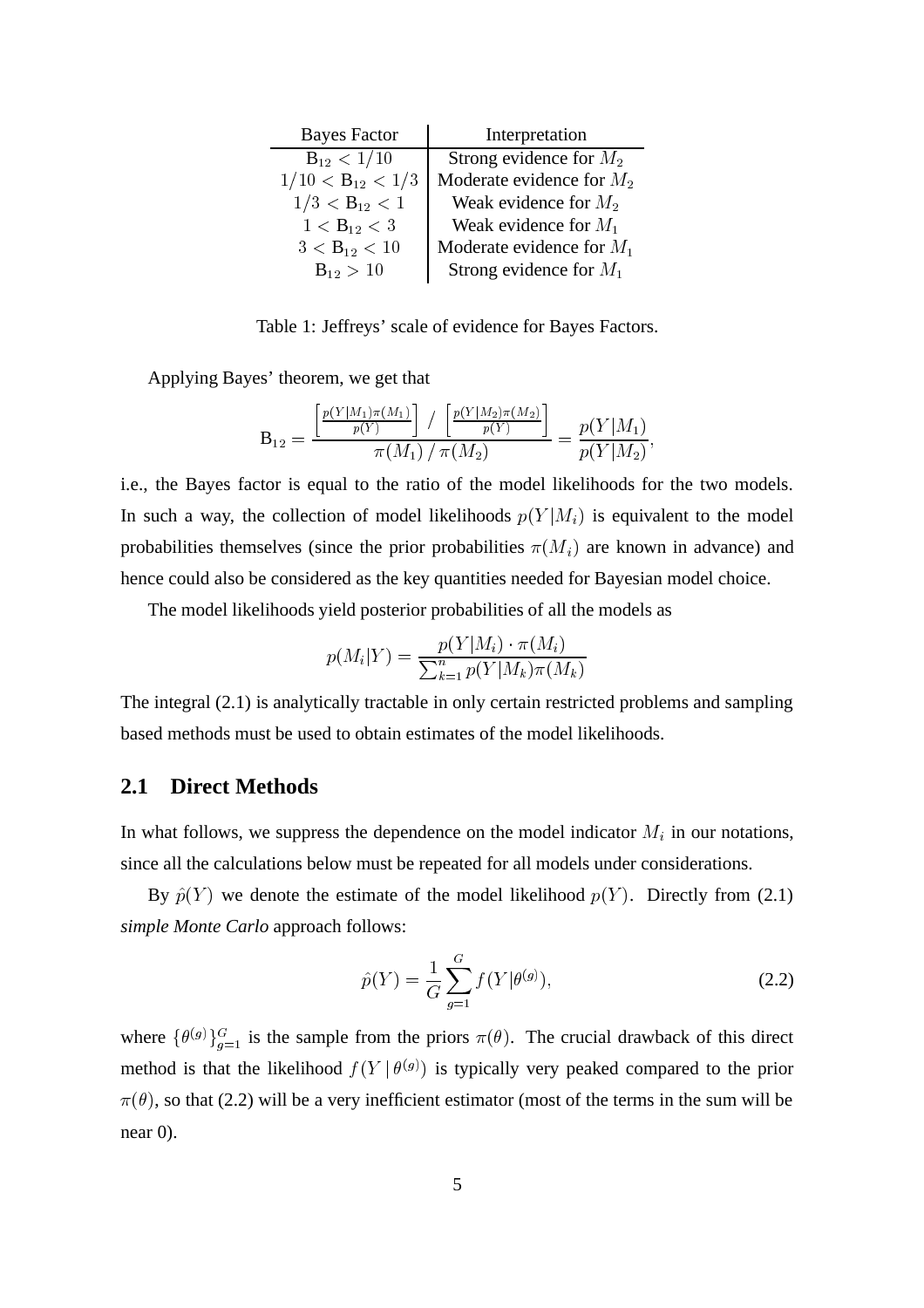#### **2.1.1 Harmonic Mean Estimator**

To increase the efficiency of the model likelihood estimator it's more profitable to use samples from the posterior distribution. Newton and Raftery (1994) suggested the *harmonic mean* of the posterior sample likelihood as the estimator, i.e.

$$
\hat{p}_{HM}(Y) = \left[\frac{1}{M} \sum_{m=1}^{M} \frac{1}{f(Y|\theta^{(m)})}\right]^{-1},
$$
\n(2.3)

where  $\{\theta^{(m)}\}_{m=1}^M \sim p(\theta|Y)$ .

The possible problem with this approach is that it can be quite unstable because the inverse likelihood does not have finite variance (some of the likelihood terms in the sum will be near 0).

#### **2.1.2 Reciprocal Importance Estimator**

A useful generalization of (2.3) was provided by Gelfand and Dey (1994). Given samples  $\{\theta^{(m)}\}_{m=1}^{M}$  from the posterior distribution, they suggested the *reciprocal importance sampling* estimator

$$
\hat{p}_{RI}(Y) = \left[\frac{1}{M} \sum_{m=1}^{M} \frac{h(\theta^{(m)})}{f(Y|\theta^{(m)}) \pi(\theta^{(m)})}\right]^{-1},
$$
\n(2.4)

This estimator appears to be rather sensitive to the choice of  $h$  function. High efficiency is most likely to result if  $h$  roughly matches the posterior density. Gelfand and Dey (1994) propose a multivariate normal or  $t$ -density with mean and covariance estimated from the posterior sample.

#### **2.1.3 Bridge Sampling**

The bridge sampling procedure was first described by Meng and Wong (1996). Kaufmann and Frühwirth-Schnatter (2002) applied this technique to the switching ARCH models.

Let  $h(\theta)$  be again a density with known normalizing constant, which is some simple approximation to the posterior density. Let  $\alpha(\theta)$  be an arbitrary function satisfying rather general regularity condition. The *bridge sampling* method is based on the following key identity

$$
p(Y) = \frac{\int \alpha(\theta) f(Y|\theta) \pi(\theta) h(\theta) d\theta}{\int \alpha(\theta) h(\theta) p(\theta|Y) d\theta} = \frac{\mathbf{E}_h(\alpha(\theta) f(Y|\theta) \pi(\theta))}{\mathbf{E}_p(\alpha(\theta) h(\theta))},
$$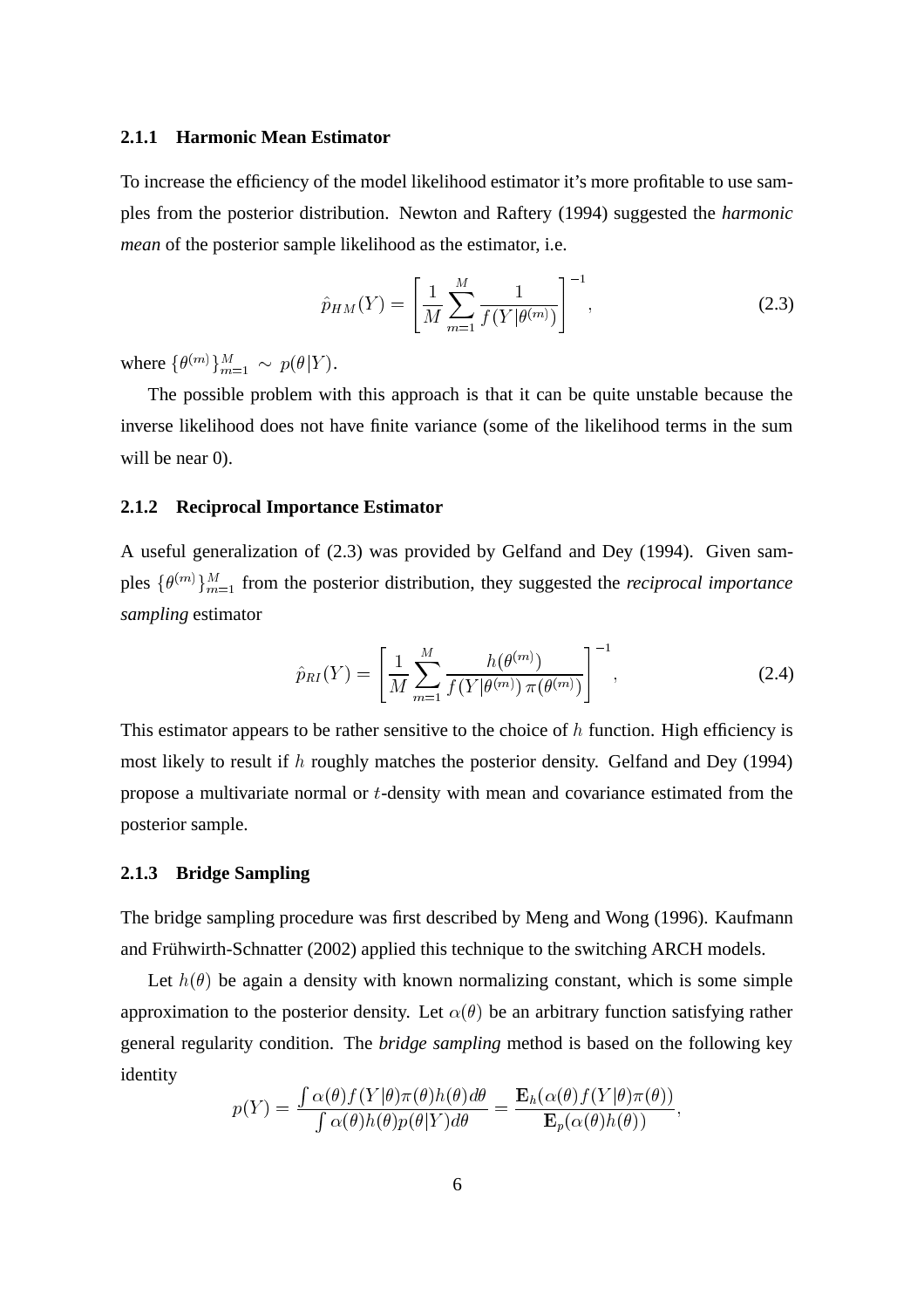where  $\mathbf{E}_q$  is the expectation with respect to a density  $g(\cdot)$ .

If samples  $\{\theta^{(m)}\}_{m=1}^M$  and  $\{\theta^{(l)}\}_{l=1}^L$  from the posterior  $p(\theta|Y)$  and the approximate density  $h(\theta)$  respectively are available, then we get the bridge sampling estimator

$$
\hat{p}_{BS}(Y) = \frac{L^{-1} \sum_{l=1}^{L} \alpha(\tilde{\theta}^{(l)}) f(Y \mid \tilde{\theta}^{(l)}) \pi(\tilde{\theta}^{(l)})}{M^{-1} \sum_{m=1}^{M} \alpha(\theta^{(m)}) h(\theta^{(m)})}.
$$
\n(2.5)

 $\mathcal{L} = \{1, \ldots, n\}$ 

Reciprocal importance sampling above is a special case of (2.5) if  $\alpha(\theta) = \frac{1}{f(Y|\theta)\pi(\theta)}$ .

Meng and Wong (1996) proposed an asymptotically optimal choice of  $\alpha(\theta)$  minimizing the expected relative error of the estimator  $\hat{p}_{BS}(Y)$  as

$$
\alpha(\theta) = \frac{1}{Lh(\theta) + Mp(\theta|Y)}.
$$

Since this optimal  $\alpha(\theta)$  depends on the normalized posterior  $p(\theta|Y)$ , the following iterative procedure can be applied: using a previous estimate  $\hat{p}_{BS}^{(t-1)}$  we normalize the posterior as  $\hat{p}(\theta | Y) = \frac{1}{\hat{p}_{BS}^{(t-1)}} f(Y | \theta) \pi(\theta)$  and a new estimate  $\hat{p}_{BS}^{(t)}$  is calculated accordingly (2.5), i.e.

$$
\hat{p}_{BS}^{(t)}(Y) = \hat{p}_{BS}^{(t-1)}(Y) \frac{\frac{1}{L} \sum_{l=1}^{L} \frac{\hat{p}(\hat{\theta}^{(l)}|Y)}{\frac{1}{M} \sum_{m=1}^{M} \frac{\hat{h}(\hat{\theta}^{(l)}) + M\hat{p}(\hat{\theta}^{(l)})}{\frac{1}{M} \sum_{m=1}^{M} \frac{\hat{h}(\theta^{(m)})}{\text{In}(\theta^{(m)}) + M\hat{p}(\theta^{(m)})Y}}.
$$

As initial value for this recursion we can use, e.g.,  $\hat{p}_{RI}(Y)$ .

### **2.2 Chibs' Candidate's Estimator**

To avoid the specification of the approximate function  $h$ , Chib (1995) proposed an indirect method for estimating model likelihoods from Gibbs sampling output, recently extended to output from MH algorithm (Chib and Jeliazhov, 2001).

The method is based on the marginal likelihood identity

$$
p(Y) = \frac{f(Y|\theta) \cdot \pi(\theta)}{p(\theta|Y)}.
$$

Only the denominator on the right hand side is unknown. But since this identity holds for any  $\theta$  value, we only require a posterior density estimate  $\hat{p}(\theta^*|Y)$  at a single point  $\theta^*$ . Then the proposed estimate of the model likelihood, on the computationally convenient logarithm scale is

$$
\log[\hat{p}_{CE}(Y)] = \log f(Y | \theta^*) + \log \pi(\theta^*) - \log \hat{p}(\theta^* | Y). \tag{2.6}
$$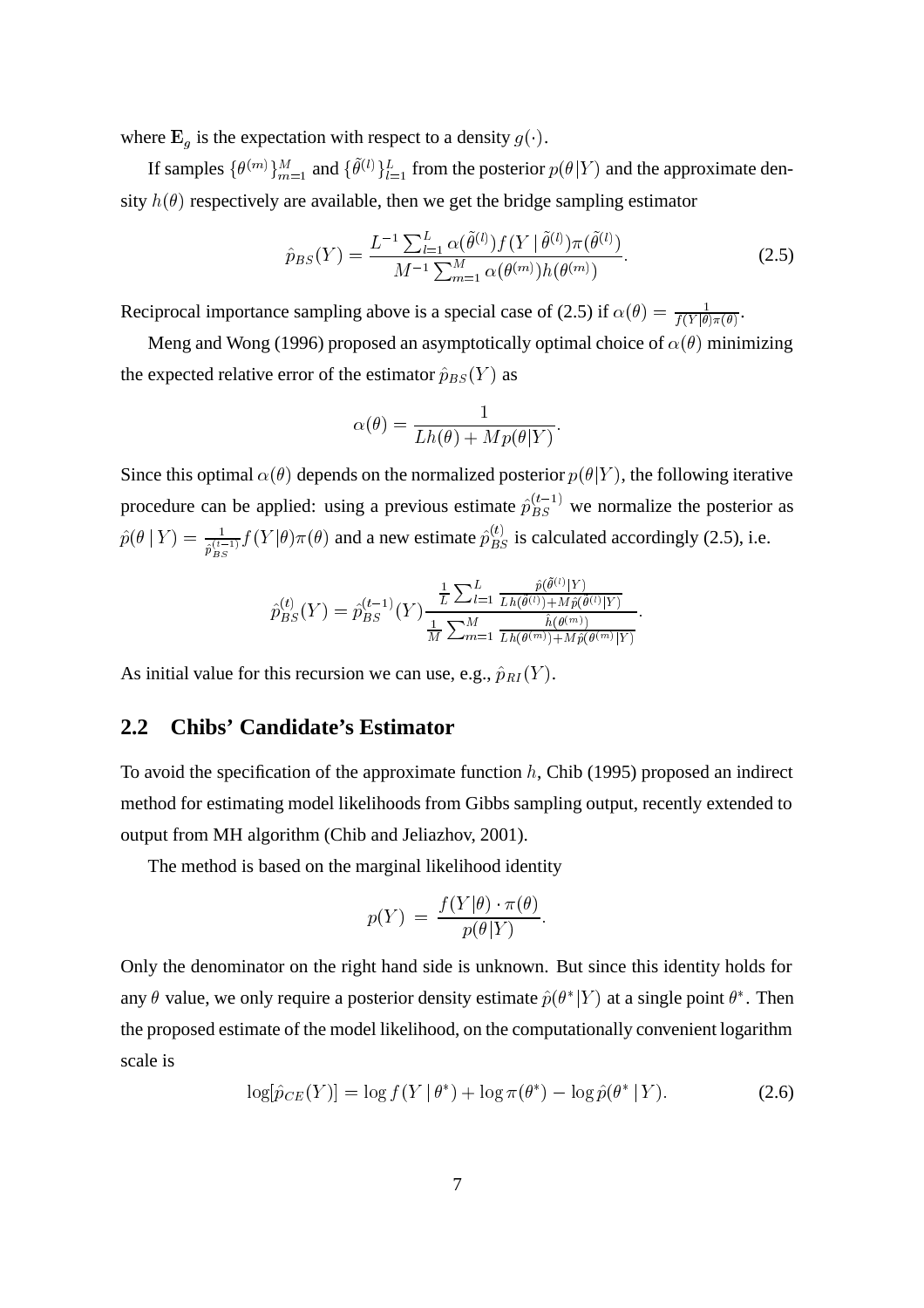The choice of  $\theta^*$  is in principal arbitrary, however, the most precise estimate of  $\hat{p}(\theta|Y)$ would usually result from using the posterior mode or value close to it. Now our purpose is to estimate the ordinate  $\hat{p}(\theta^*|Y)$  given  $\{\theta^{(g)}\}_{g=1}^G \sim p(\theta|Y)$ .

Suppose that parameter space is split into B blocks, i.e  $\theta = (\theta_1, \theta_2, \dots, \theta_B)$ Then we can write

$$
p(\theta^*|Y) = p(\theta_1^*|Y) \cdot p(\theta_2^*|Y, \theta_1^*) \cdot \ldots \cdot p(\theta_B^*|Y, \theta_1^*, \ldots, \theta_{B-1}^*).
$$
 (2.7)

Suppose also that full conditionals  $p(\theta_i|Y, \theta_{-i}) \propto \pi(\theta) p(Y|\theta)$ ,  $i = 1, B$ ,

where  $\theta_{-i} = (\theta_1, \dots, \theta_{i-1}, \theta_{i+1}, \dots, \theta_B)$ , are sampled by MH algorithm with proposal density  $q(\theta_i, \theta_i' | Y, \Theta_{i-1}, \Theta_{i+1})$ , where  $\Theta_{i-1} = (\theta_1, \dots, \theta_{i-1}), \Theta_{i+1} = (\theta_{i+1}, \dots, \theta_B)$ , and with probability of move

$$
\alpha(\theta_i, \theta'_i | Y, \Theta_{i-1}, \Theta_{i+1}) = \min\{1, \frac{f(Y | \theta'_i, \Theta_{i-1}, \Theta_{i+1}) \pi(\theta'_i, \theta_{-i}) q(\theta'_i, \theta_i | Y, \Theta_{i-1}, \Theta_{i+1})}{f(Y | \theta_i, \Theta_{i-1}, \Theta_{i+1}) \pi(\theta_i, \theta_{-i}) q(\theta_i, \theta'_i | Y, \Theta_{i-1}, \Theta_{i+1})}\}.
$$

Then the reduced ordinate  $p(\theta^*_i|Y, \theta^*_1, \dots, \theta^*_{i-1})$  in (2.7) can be estimated from the output of the reduced MCMC runs as follows:

- **Step 1.** Set  $\Theta_{i-1} = \Theta_{i-1}^*$  and draw  $\{\theta_i^{(g)}, \dots, \theta_B^{(g)}\}_{g=1}^G$ , where  $\theta_k^{(g)} \sim p(\theta_k|Y, \theta_{-k}), k =$  $i, \ldots, B$
- **Step 2.** Include  $\theta_i^*$  in the condition set. Let  $\Theta_i^* = (\Theta_{i-1}^*, \theta_i^*)$  and produce the samples  $\{\theta_{i+1}^{(j)},\ldots,\theta_B^{(j)}\}_{j=1}^J$ , where  $\theta_k^{(j)} \sim p(\theta_k|Y,\theta_{-k}), k = i+1,\ldots,B$ . At each step also draw  $\theta_i^{(j)} \sim q(\theta_i^*, \theta_i | Y, \Theta_{i-1}^*, \Theta_{i+1}^{(j)})$ .

**Step 3.** Estimate the reduced ordinate by the ratio of Monte Carlo averages

$$
\hat{p}(\theta_i^* | Y, \theta_1^*, \dots, \theta_{i-1}^*) = \frac{\frac{1}{G} \sum_{g=1}^G \alpha(\theta_i^{(g)}, \theta_i^* | Y, \Theta_{i-1}^*, \Theta_{i+1}^{(g)}) q(\theta_i^{(g)}, \theta_i^* | Y, \Theta_{i-1}^*, \Theta_{i+1}^{(g)})}{\frac{1}{J} \sum_{j=1}^J \alpha(\theta_i^*, \theta_i^{(j)} | Y, \Theta_{i-1}^*, \Theta_{i+1}^{(j)})}.
$$

The reduced runs are obtained by fixing an appropriate set of parameters and continuing the MCMC simulations with a smaller set of distributions.

### **2.3 Reversible Jump MCMC**

The methods described so far all seek to estimate the model likelihood  $p(Y)$  for each model separately. They also operate on a posterior sample that has already been produced by some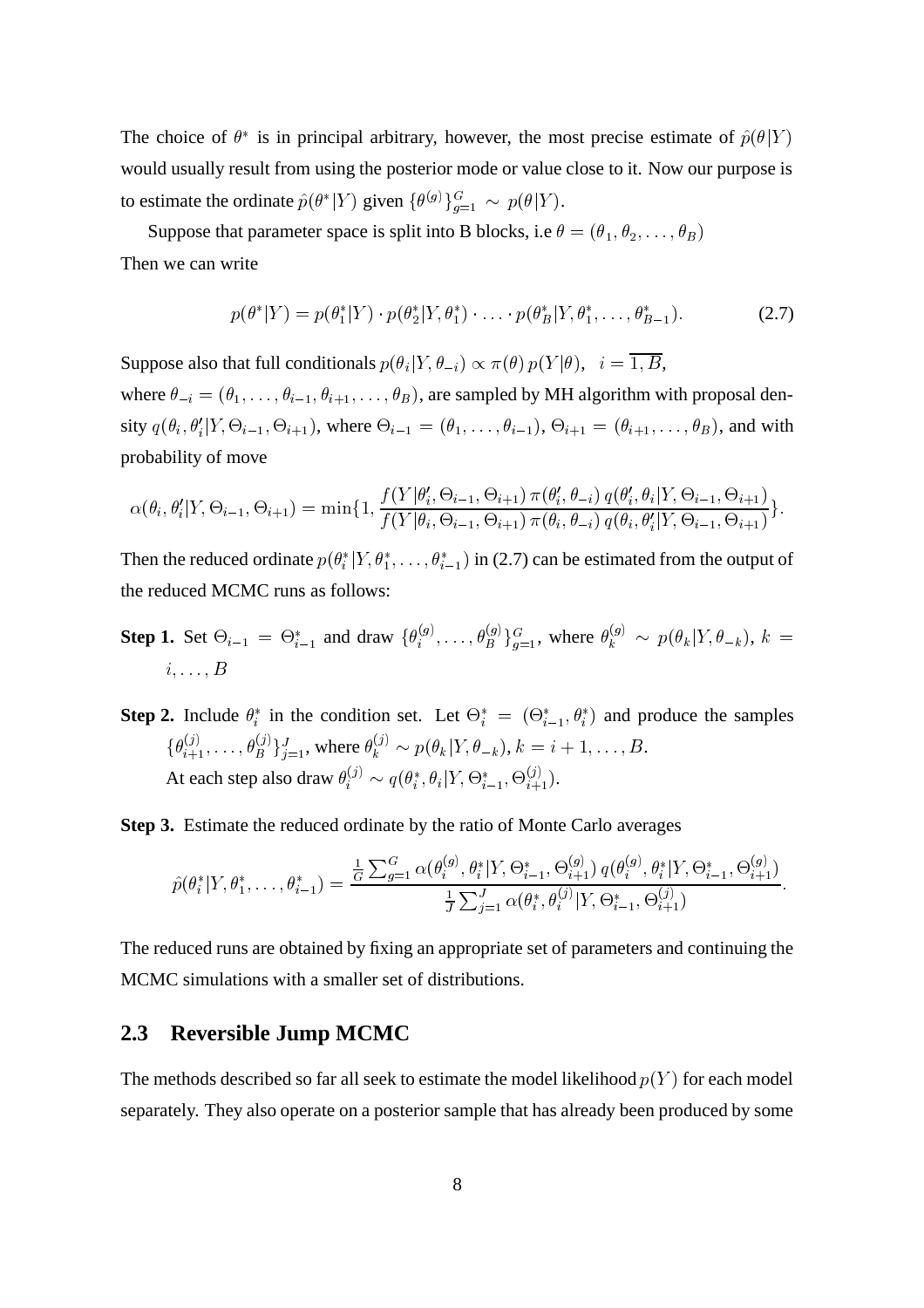MCMC method. An alternative approach favoured by many authors is to include the model indicator  $M_i$  as a parameter in the sampling algorithm itself.

Green (1995) introduced a reversible jump MCMC strategy for generating from the joint posterior distribution  $p(M_i, \theta_i | Y)$  based on the standard MH approach. The method is based on creating a Markov chain which operates on the space  $M \times \bigcup \Theta_i$  (M - finite  $i \in M$ set of models,  $\theta_i \in \Theta_i \subset \mathbb{R}^{n_j}$  and which can 'jump' between models with parameter spaces of different dimension, while retaining detailed balance ensures the correct limiting distribution  $p(M_i, \theta_i | Y)$ . The condition of detailed balance requires that the equilibrium probability of moving from a state  $(M_i, \theta_i)$  to  $(M_j, \theta_j)$  equal to that of moving from  $(M_j, \theta_j)$ to  $(M_i, \theta_i)$ . For other details see Green (1995).

Suppose the current state of Markov chain be  $(M_i, \theta_i)$ , where  $\theta_i$  has dimension  $\dim(\theta_i) =$  $n_i$ . Then the procedure is as follows.

- 1. Propose a new model  $M_i$  with probability  $m(M_i, M_i)$ ;
- 2. Generate u from a specified proposal density  $q(u|\theta_i, M_i, M_j)$ ;
- 3. Set  $(\theta_i', u') = g_{i,j}(\theta_i, u)$ , where  $g_{i,j}(\theta_i, u)$  is dimension-matching function, deterministic, invertible. Note that  $g_{i,j} = g_{i,i}^{-1}$ ,  $n_i + \dim(u) = n_j + \dim(u')$ ;
- 4. Accept the proposed move to model  $M_i$  with probability

$$
\alpha_{i \to j} = \min\left\{1, \frac{f(Y|M_j, \theta'_j) \pi(\theta'_j|M_j) \pi(M_j) m(M_j, M_i) q(u'|\theta_j, M_j, M_i)}{f(Y|M_i, \theta_i) \pi(\theta_i|M_i) \pi(M_i) m(M_i, M_j) q(u|\theta_i, M_i, M_j)} \times |J|\right\}
$$
(2.8)  
with

$$
J=\Big|\frac{\partial g_{i,j}(\theta_i,u)}{\partial(\theta_i,u)}\Big|.
$$

If  $M_i = M_i$ , then the move is a standard MH step.

To implement the reversible jump MCMC we need to specify the probability  $m(M_i, M_i)$ for every proposed move, the proposal distributions  $q(u | \theta_i, M_i, M_j)$  and the functions  $g_{i,j}$ for all i,j. These choices do not affect the results but may be crucial for the convergence rate of the Markov chain. There are many variations or simpler versions of reversible jump that can be applied in specific model selection problems. In particular, if all parameters of the proposed model are generated from a proposal distribution, then  $(\theta_i', u') = (u, \theta_i)$  with  $\dim(\theta_i) = \dim(u')$  and  $\dim(\theta'_i) = \dim(u)$  and the Jacobian term in (2.8) is one. If models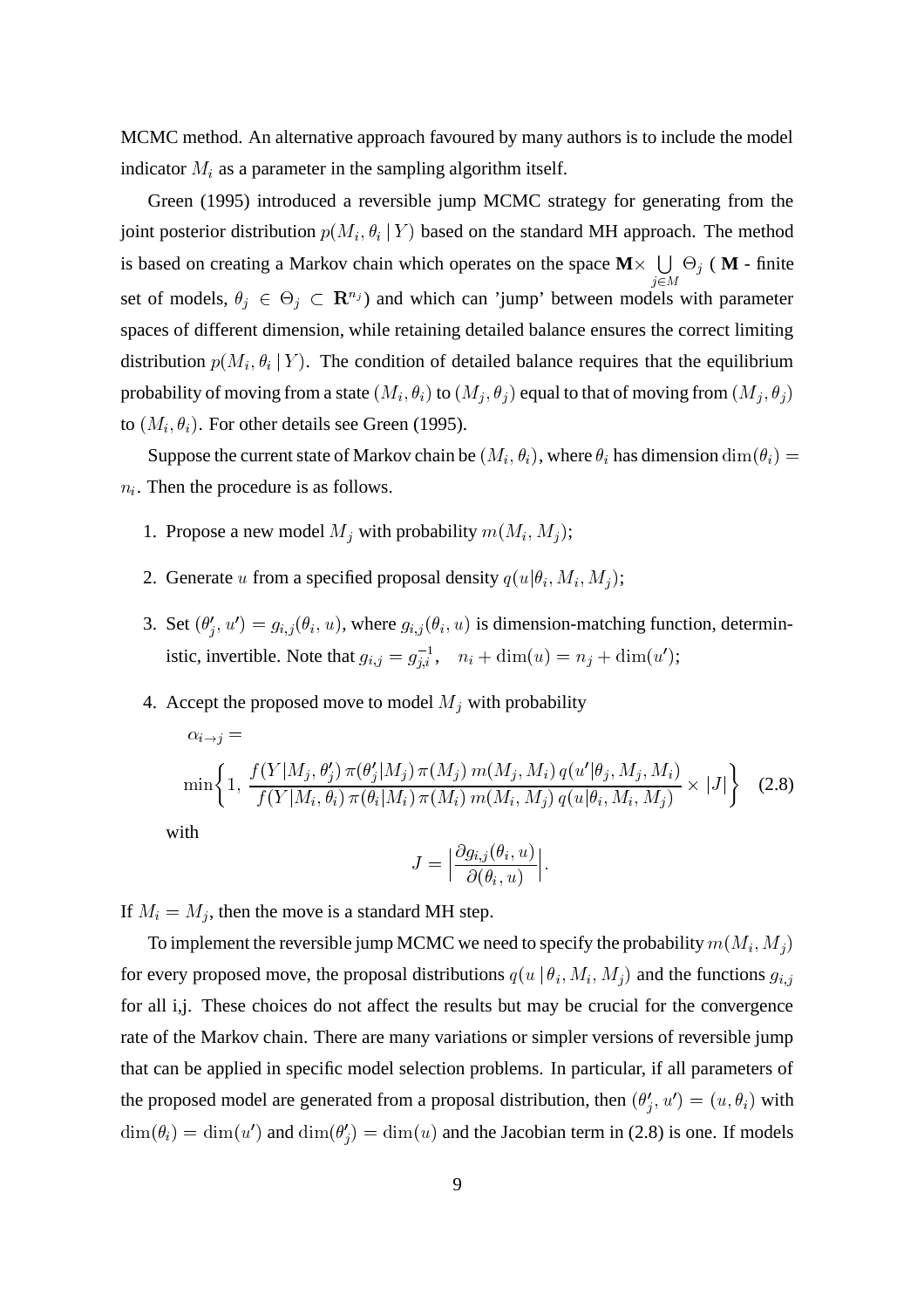$M_i$  and  $M_j$  may be described as nested, then there is an extremely natural proposal distribution and transformation function  $g_{i,j}$  such that  $\dim(u') = 0$  and  $\theta'_{i} = g_{i,j}(\theta_{i}, u)$ . But it should be noted that sometimes the parameters that are "common" to both models  $M_i$  and  $M_j$  may change dramatically and therefore, the associated parameter values of  $\theta'_i$  correspond to a region of low posterior probability, which results in reducing of the convergence rate.

Provided that the sampling chain for the model indicator mixes sufficiently well, the posterior probability of model  $M_i$  can be estimated by

$$
\hat{p}_{RJ}(M_i | Y) = \frac{1}{G} \sum_{g=1}^{G} I(M^{(g)} = M_i), \quad I(\cdot) \text{ - indicator function,}
$$
\n(2.9)

which can in turn be used to estimate the Bayes factor.

# **3 Models**

For the numerical illustration of the strategies above we chose the most important practical models for financial time series - GARCH-type models, introduced for the first time in the original paper of Bollerslev (1986) and then extensively generalized in many aspects, including conditional variance equation and the density specification. Good review of GARCH model formulations and properties was provided by Bollerslev, Engle and Nelson (1994). We refer also to Shephard (1996) for statistical properties of this class of models.

We consider two GARCH models differing only in the type of distribution of the random shocks. To account for possible autocorrelation in financial data, we chose the autoregressive process of the order 1 for the mean filtering. Thus, the model 1 is the AR(1)- GARCH(1,1) model with gaussian errors

$$
(M_1) \qquad \begin{cases} y_t = a_0 + a_1 y_{t-1} + e_t, & t = 1, 2, \dots, T \\ e_t | I_{t-1} \sim \mathbf{N}(0, \sigma_t^2), \\ \sigma_t^2 = \alpha_0 + \alpha_1 e_{t-1}^2 + \beta_1 \sigma_{t-1}^2, \end{cases}
$$

with the restrictions  $\alpha_0, \alpha_1, \beta_1 \geq 0$  to ensure  $\sigma_t^2 > 0$ . Stationarity in variance impose that  $\alpha_1 + \beta_1 < 1$ .  $I_{t-1}$  denotes time series history up to time  $t-1$ .

The model 2 is the  $AR(1)-GARCH(1,1)-t$  model in the same parameterization but with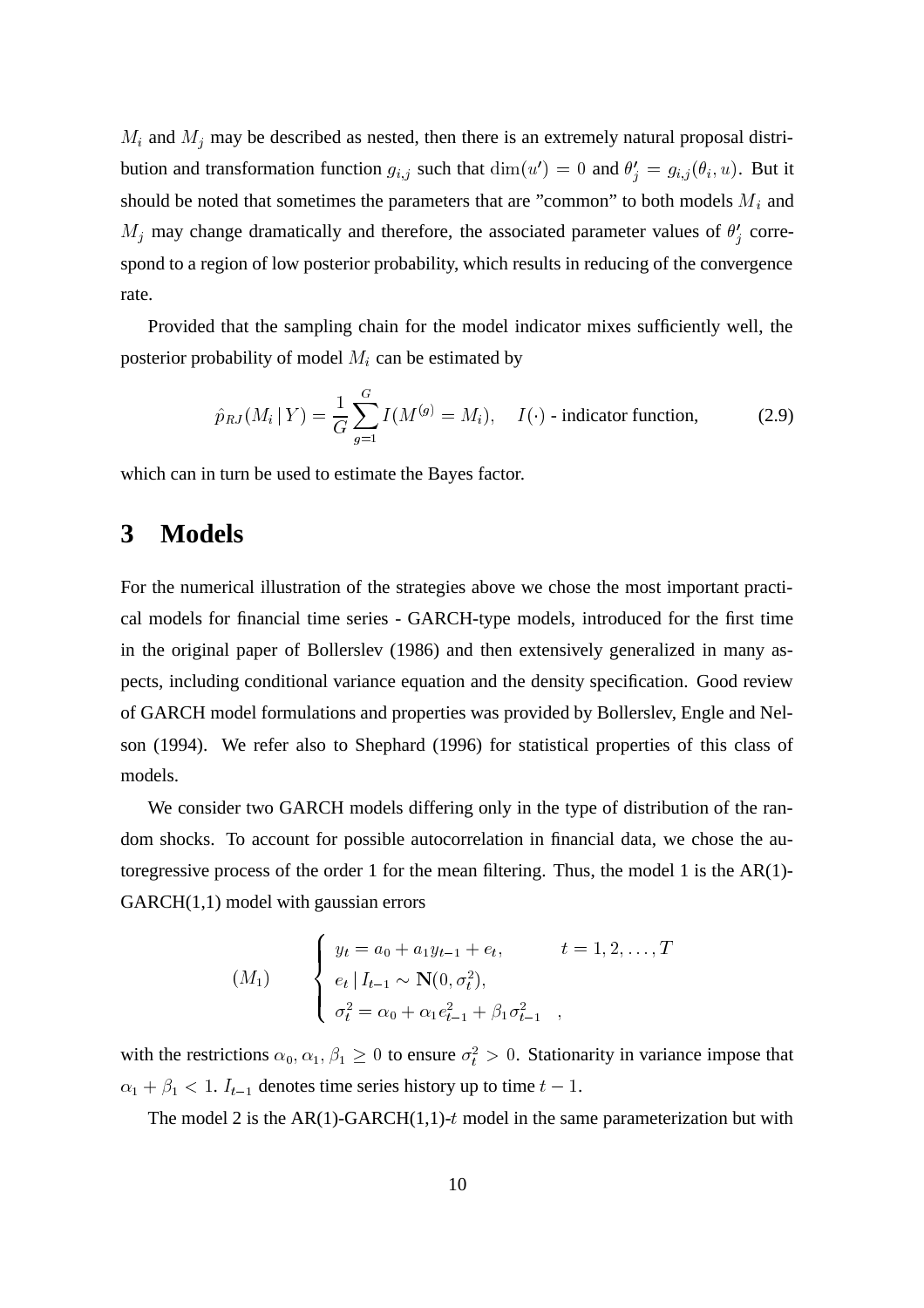Student errors, i.e.

$$
(M_2) \qquad \begin{cases} y_t = a_0 + a_1 y_{t-1} + e_t, & t = 1, 2, \dots, T \\ e_t | I_{t-1} \sim \mathbf{T}_{\nu}(0, \sigma_t^2), \\ \sigma_t^2 = \alpha_0 + \alpha_1 e_{t-1}^2 + \beta_1 \sigma_{t-1}^2 \end{cases}
$$

As reported in Bollerslev et al.  $(1994)$ , the Student *t*-density with its fat tails is more able than the normal distribution to account for the excess kurtosis present in financial data.

Thus, the parameter vector to be estimated in  $(M_1)$  is  $\theta_1 = (a_0, a_1, \alpha_0, \alpha_1, \beta_1)$  and the likelihood for a sample of T observations  $Y = (y_1, y_2, \dots, y_T)$  can be written as

$$
(L1) \t f(Y | \theta_1) = \prod_{t=1}^{T} \frac{1}{\sqrt{2\pi\sigma_t^2}} \exp \left\{-\frac{e_t^2}{2\sigma_t^2}\right\}.
$$

Under the assumption of Student  $t$ -distribution, the likelihood for the sample  $Y$  is

$$
(L2) \t f(Y | \theta_2) = \prod_{t=1}^T \frac{\Gamma(\frac{\nu+1}{2})}{\Gamma(\frac{\nu}{2})\sqrt{\pi(\nu-2)\sigma_t^2}} \left(1 + \frac{e_t^2}{(\nu-2)\sigma_t^2}\right)^{-(\nu+1)/2}
$$

where  $\nu > 2$  denotes the degrees of freedom of the Student t-distribution and the parameter vector to be estimated is  $\theta_2 = (a_0, a_1, \alpha_0, \alpha_1, \beta_1, \nu)$ .

The starting point for the Bayesian inference is a prior distribution over the model parameters. Choice of suitable priors is generally a contentious issue. One wants the priors to reflect one's believes about parameter values and at the same time to use a non-informative (flat) priors that does not favor particular values of the parameter over other values.

Note that for all parameters we have to use the proper priors in order to avoid possible non-integrability of the posterior parameter distribution that would make the Bayesian model selection rather questionable (Kass and Raftery, 1995). The choice of the prior on the Student-t degrees of freedom parameter  $\nu$  is of special relevance with this respect. As shown in Bauwens and Lubrano (1998) the posterior density is not proper when one chooses a flat prior on  $\nu$  on  $(0, \infty)$ . The conclusion is that sufficient prior information is needed on  $\nu$  to force the posterior to tend to zero quickly enough at the tail, in order to be integrable. A possible choices for priors on  $\nu$  is, e.g., an exponential density  $\lambda e^{-\lambda \nu}$  as in Geweke (1993) with parameter  $\lambda$  chosen subjectively to fix the prior mean and variance of  $\nu$ .

In such a way, we used the following proper priors:  $a_0 \sim N(0,3)$ ,  $a_1 \sim N(0,3)$ ,  $\alpha_0 \sim \text{logN}(-2.3, 5)$ ,  $\alpha_1 \sim \text{logN}(-2.0, 5)$ ,  $\beta_1 \sim \text{logN}(-0.2, 5)$  and  $\nu \sim \text{Exp}(0.1)$ .

The parameters of the priors were approximated based on the maximum likelihood results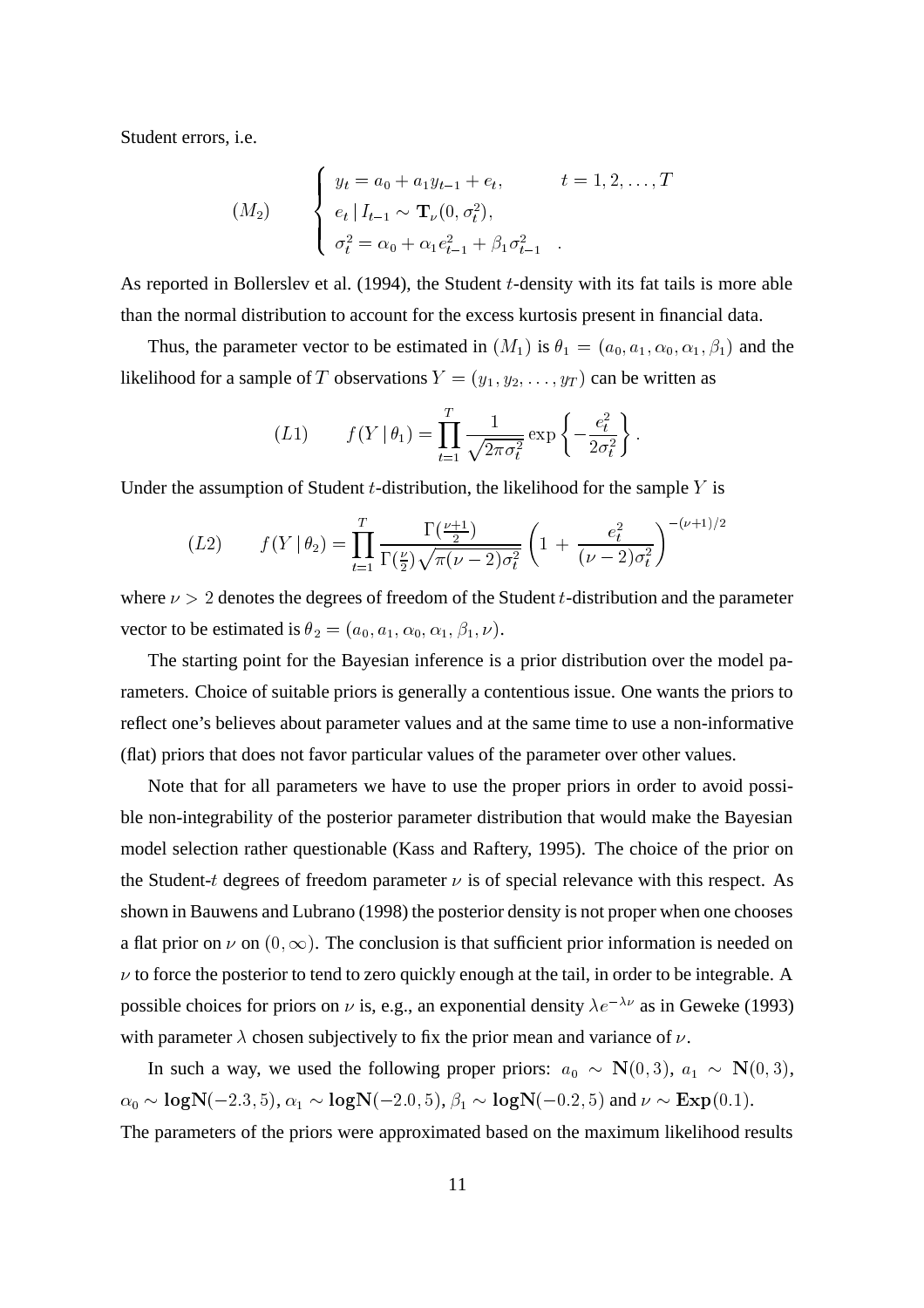for these models on various financial data and then the variances were multiplied by factor 50. In this way, such priors turned out to be practically noninformative because their effective range is from 10 to 50 times larger that the effective range of the resulting posterior density. For the prior on degree of freedom parameter, we fix  $\lambda = 0.1$  after tuning on synthetic data.

# **4 MCMC Implementation**

The starting point for all model selection strategies presented above is Bayesian inference about the parameter vector  $\theta$  conditional on data Y via the posterior density  $p(\theta | Y)$ . Using the Bayes theorem, this density takes the form  $p(\theta | Y) = c \cdot f(Y | \theta) \pi(\theta)$  for some normalizing constant c, likelihood function  $f(Y | \theta)$  and prior density  $\pi(\theta)$ .

For many realistic problems, evaluation of  $p(\theta | Y)$  is analytically intractable, so numerical or asymptotic methods are necessary. In this article we adopt the MCMC sampling strategies as the tool to obtain posterior summaries of interest. The idea is based on the construction of an irreducible and aperiodic Markov chain with realizations  $\theta^{(1)}, \theta^{(2)}, \ldots, \theta^{(t)}, \ldots$ in the parameter space, equilibrium distribution  $p(\theta|Y)$ , and a transition probability  $K(\theta'', \theta') =$  $\pi(\theta^{(t+1)} = \theta' | \theta^{(t)} = \theta')$ , where  $\theta'$  and  $\theta''$  are the realized states at time t and  $t + 1$ , respectively. Under appropriate regularity conditions, asymptotic results guarantee that as  $t \to \infty$ then  $\theta^{(t)}$  tends in distribution to a random variable with density  $p(\theta|Y)$ , and the ergodic average of an integrable function of  $\theta$  is a consistent estimator of the (posterior) mean of the function. For the underlying statistical theory of MCMC see Tierney (1994).

One popular MCMC procedure is Gibbs sampling but because of the recurrent structure of variance equation in the GARCH model no one of full conditional distributions (i.e., densities of each element or subvector of  $\theta$  given all other elements) is of known form from which random numbers could be easily generated. There is no property of conjugacy for GARCH model parameters. In this way, we use the Metropolis-Hastings algorithm which gives the easiest black-box sampling strategy yielding the required realization of  $p(\theta|Y)$  (see, e.g., Geweke (1995), Kim et al. (1998), Müller and Pole (1998) and Nakatsuma  $(2000)$ ).

After initial exploratory runs of the Markov chain it was checked for the correlation between the parameters and the blocking update of highly correlated parameters was implemented to increase the efficiency and improve the convergence of Markov chain. Moreover,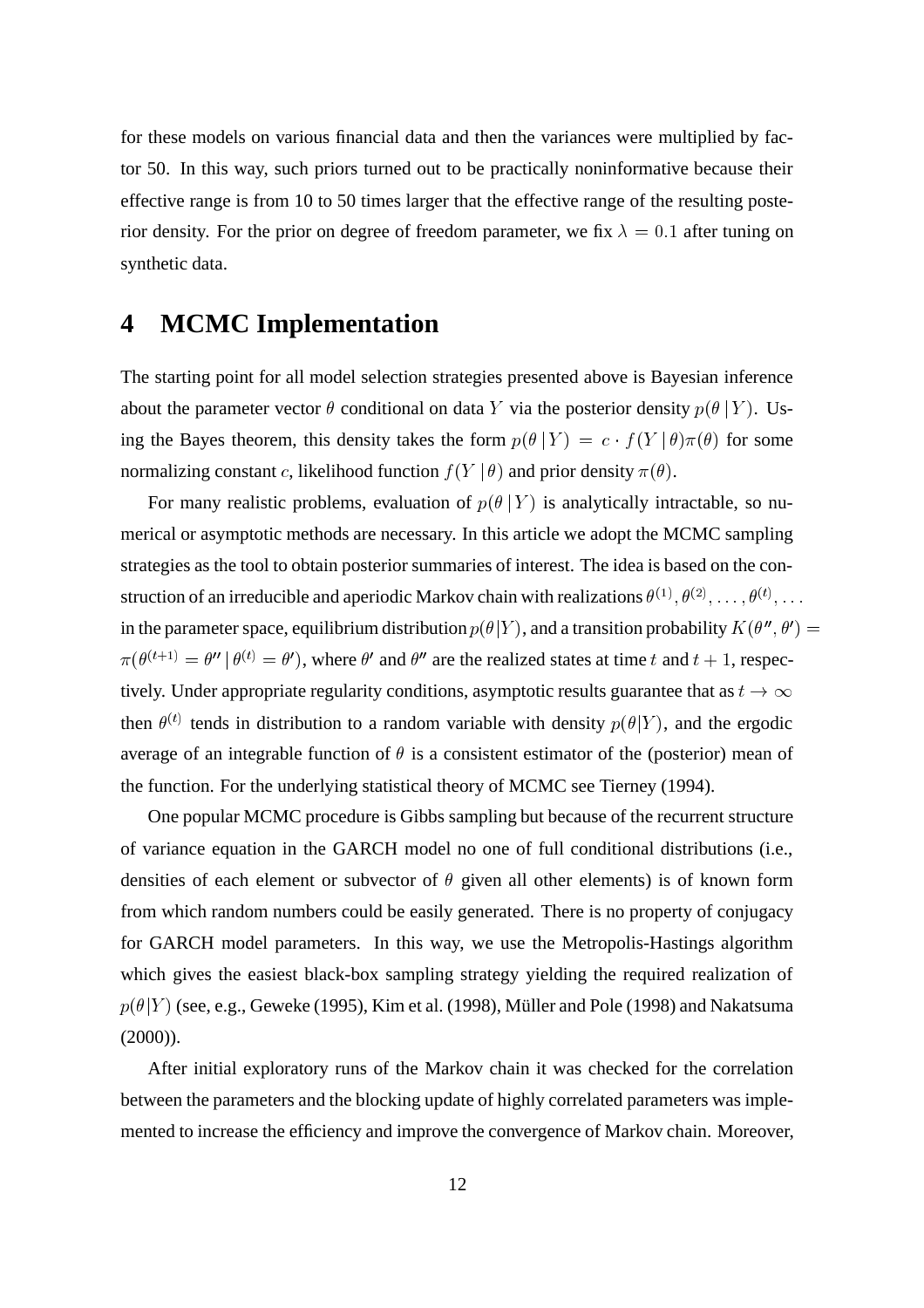it appeared that it is more computationally convenient to work with the logarithmic transformation of the variance parameters  $(\alpha_0, \alpha_1, \beta_1)$  to a subvector taking values on  $(-\infty, +\infty)$ . In such a way, we applied the random walk Metropolis algorithm with Student t-distribution as a proposal for the mean parameters and degrees of freedom and with Gaussian proposal for the transformed variance parameters, where the variances of these proposal distributions were tuned to come near "optimal" acceptance rate in the range 25-40% (see Carlin and Louis (1996) for details).

The output sample of every MCMC run was constructed as follows. First, starting from different initial parameter values, two large samples were simulated, each 40000 iterations. An initial (burn-in) parts of them were discarded after a visual inspection of the series plots for each parameter (usually 10-20% of the run size). Second, the inefficiency factors<sup>1</sup> were calculated and a decision was made about the lag interval with which the sample should be collected to achieve a nearly independent sample ("thinning"). Third, the resulting samples were checked for convergence by using the scale reduction factor<sup>2</sup>  $\hat{R}$ . And finally, the chains were combined in one output sample used for further analysis.

## **5 Simulation Study**

To be able to compare the model likelihood estimators, we created 210 synthetic data sets, 60 of model 1 and 150 of model 2, generating the model parameters from the priors above. In order to investigate the dependence of the results below on the "true" parameter ranges,

$$
\kappa = 1 + 2 \sum_{l=1}^{L} \left( 1 - \frac{l}{L+1} \right) \rho(l),
$$

where  $\rho(l)$  represents the autocorrelation at lag l of the sampled parameter values. The bandwidth L is chosen such that  $\rho(l)$ ,  $l = \overline{1, L}$ , significantly contributes to the serial dependence of the sampled values.

<sup>2</sup> According to Gelman and Rubin (1992), running the  $m$  parallel chains (initially overdispersed with respect to the true posterior) for  $2n$  iterations each, we then attempt to check whether the variation within the chains for a given parameter approximately equals the total variation across the chains during the latter  $n$ iterations. Specially, we monitor convergence by the scale factor

$$
\hat{R} = \left(\frac{n-1}{n} + \frac{m+1}{mn}\frac{B}{W}\right)\frac{df}{df - 2},
$$

**Participate the contract of the contract of the contract of the contract of the contract of the contract of the contract of the contract of the contract of the contract of the contract of the contract of the contract of t** 

where  $B/n$  is the variance between the means from the m parallel chains, W is the average of the m withinchain variances, and  $df$  is the degrees of freedom of an approximating t-density to the posterior distribution. As  $n \to \infty$  then  $R \to 1$  and values of R close to 1 suggest good convergence.

<sup>&</sup>lt;sup>1</sup>Inefficiency factor  $\kappa$  is the factor by which we have to increase the run length of the MCMC sampler compared to iid sampling and it accounts for the whole serial dependence in the sampled values (Geweke, 1992) in the following way: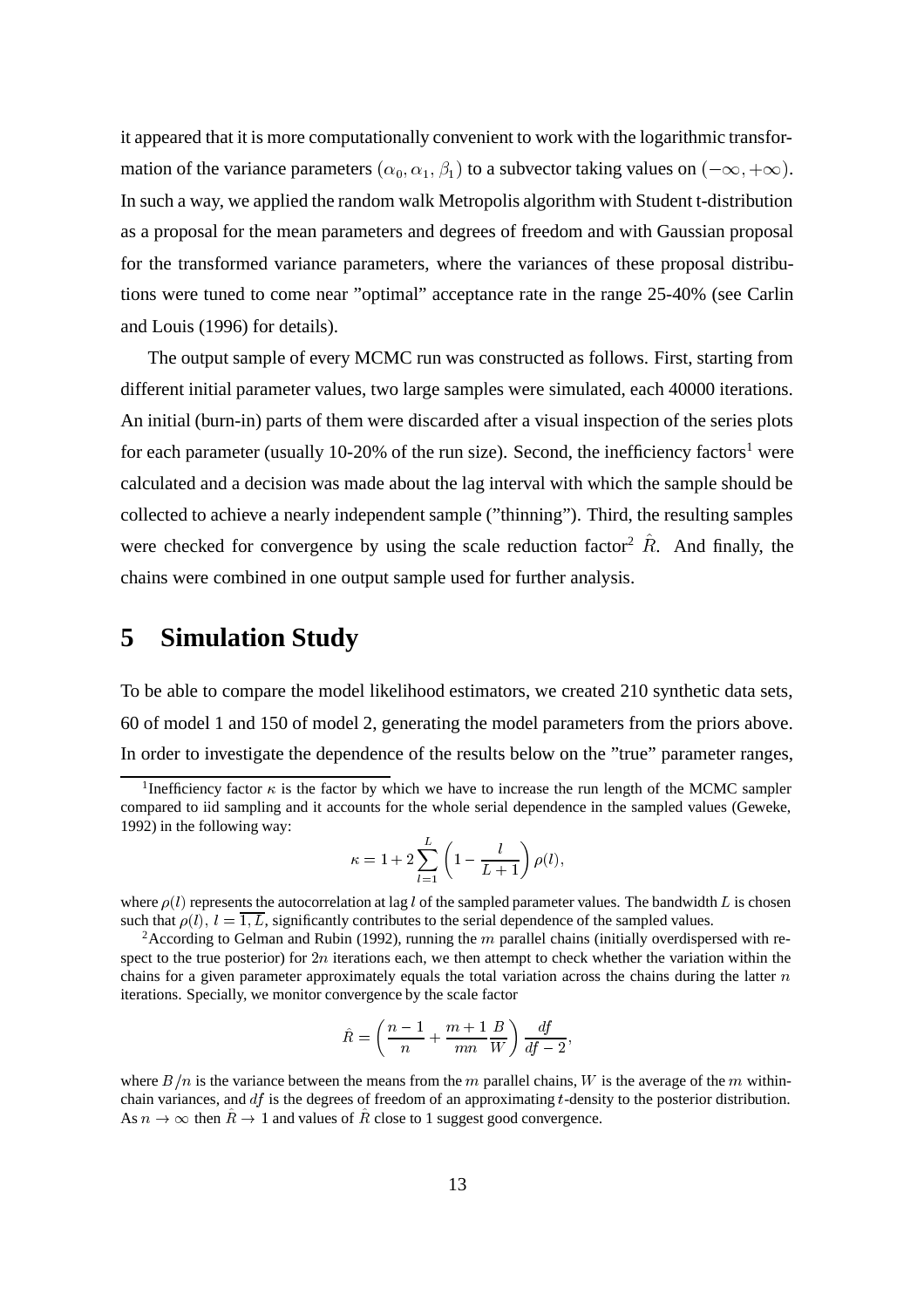we considered the groups of data sets with high ( $\geq 0.99$ ) and low persistence  $\omega = \alpha_1 + \beta_1$ as well as three groups according to the "true" value of degrees of freedom: in the first DF group we included the data sets with  $2 < \nu < 10$ ; for the second DF group we have  $10 \leq \nu < 20$  and the third group is  $\nu \geq 20$ .

MCMC simulations were performed as described above. The final output sample from the posterior densities were of size at least 4000 points.

### **5.1 MCMC estimates versus maximum likelihood estimates**

In order to evaluate the accuracy of the MCMC simulations and compare them with the maximum likelihood estimations, we calculated the estimation errors  $\hat{\epsilon}_i = \theta_i - \theta_i^*$ ,  $i =$  $\overline{1,210}$ , where  $\theta_i^*$  denotes the "true" parameter values for synthetic data set *i*. As estimate  $\theta$  we used the maximum likelihood estimation as well as the mean and the median of the resulting posterior samples.

In Table 2 we collected the average bias in the estimates together with mean square error MSE=  $\frac{1}{210} \sum_{i=1}^{210} \hat{\epsilon}_i^2$  separately for every data group with low(high) persistence and over the DF groups. Obviously, for the mean parameters  $a_0$  and  $a_1$  there are no significant differences between MLE and MCMC estimates over the considered data groups.

The estimation errors for the variance parameters  $(\alpha_0, \alpha_1, \beta_1)$  are plotted additionally in Fig.1. Because of the skewness of the posterior distributions for these parameters, the median of the MCMC simulation seems to give more accurate estimates comparing with the mean of the resulting chain, but in general, the maximum likelihood estimates show mostly better performance compared with the main posterior statistics. A possible explanation for this can be that the mean and median statistics of the posterior sample are not completely adequate because of non-normal shape of the posterior distribution for these parameters.

If we again consider these differences over our data groups with low(high) persistence and different degrees of freedom from Table 2, we find no significant differences in the error behavior between these groups.

In turn, the estimation accuracy of the degrees of freedom parameter is significantly different over the considered DF groups (see Fig.2 and Table 2). Fat-tailed conditional distribution (with small values of the degrees of freedom) is recognized quite well by either the MLE or MCMC simulations. But when the degrees of freedom increases, the accuracy of the MLEs is going extremely low and the main MC statistics clearly outperform the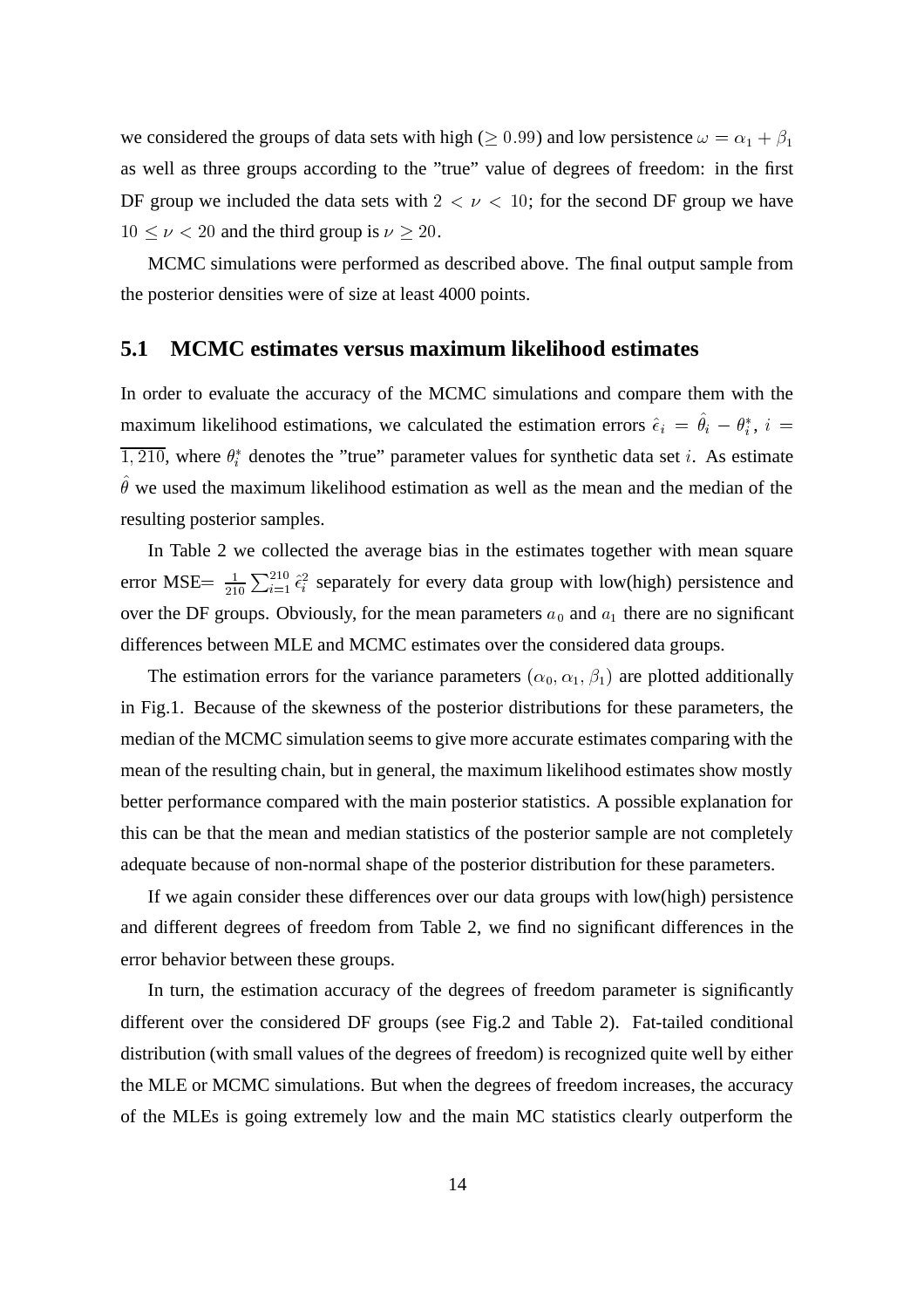Table 2: Bias and MSE for MLE and MC estimations Table 2: Bias and MSE for MLE and MC estimations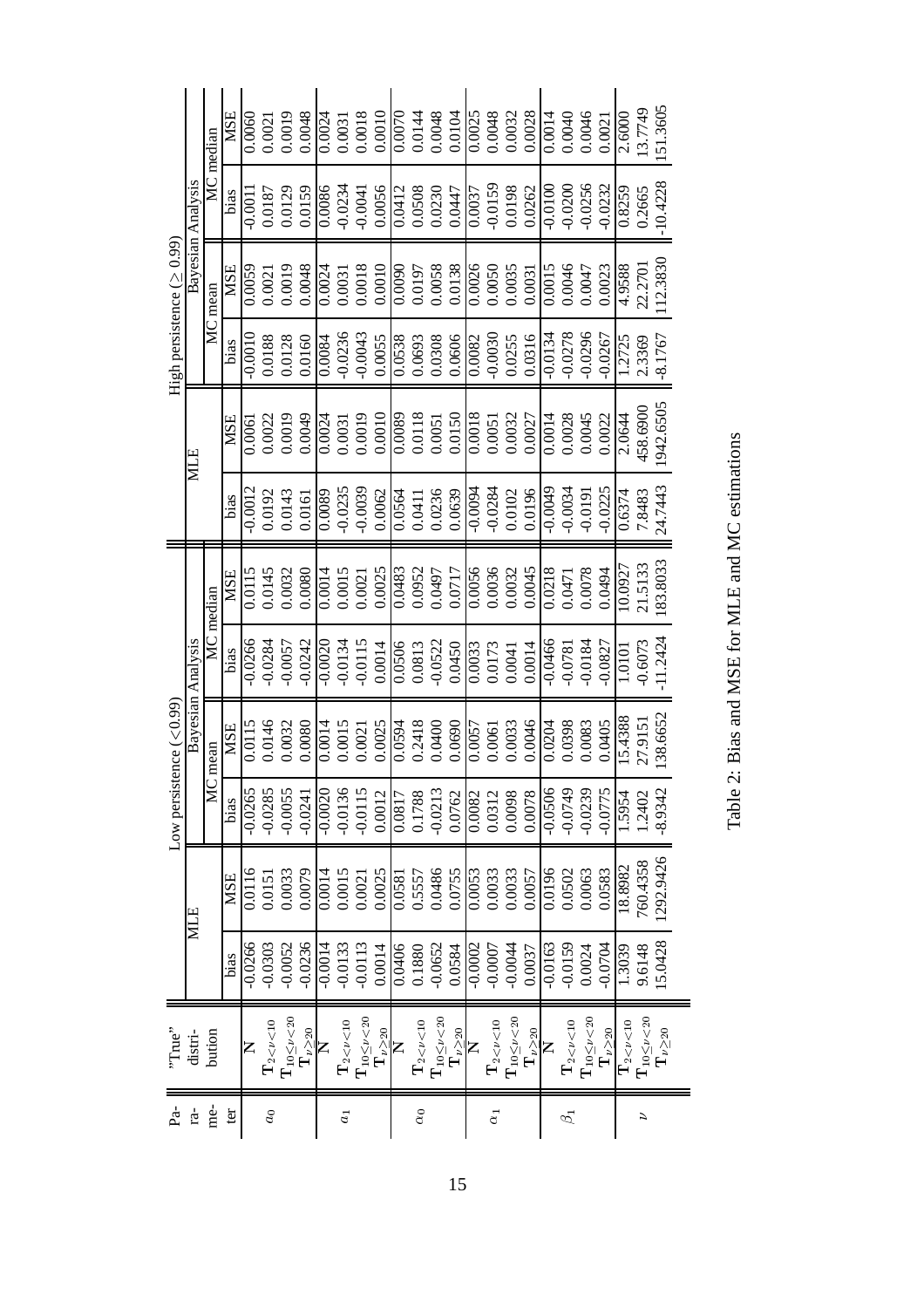

Figure 1: Estimation error plots of variance parameters  $\alpha_0$ ,  $\alpha_1$  and  $\beta_1$ .  $\varepsilon_{MLE}$  denotes the error of the maximum likelihood estimates, the notations  $\varepsilon_{\text{MC(mean)}}$  ( $\varepsilon_{\text{MC(median)}}$ ) are used for the estimation errors of the mean (median) of the posterior samples.

maximum likelihood estimates.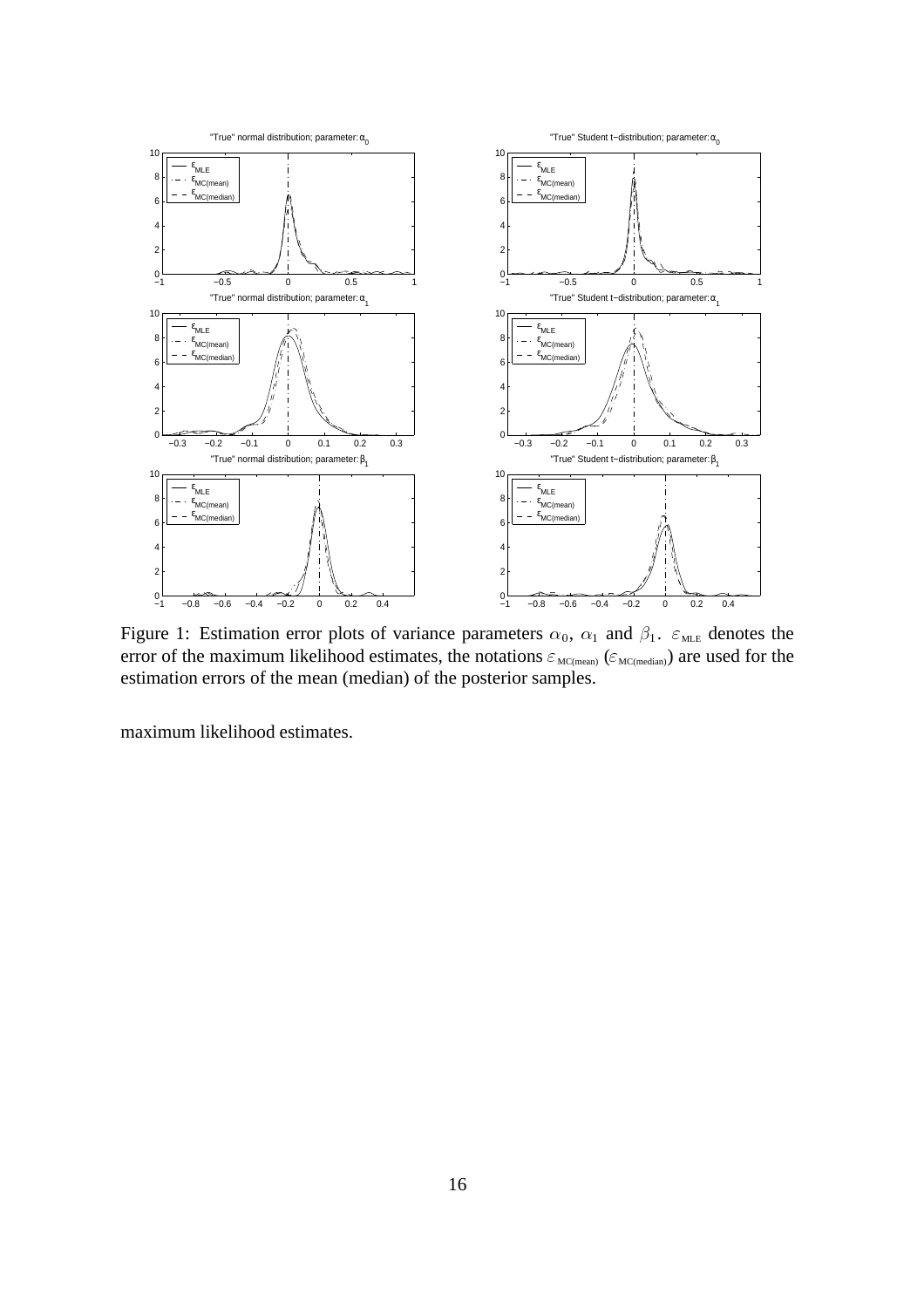

Figure 2: Estimation error plots of the degrees of freedom parameter separately for every DF group.  $\varepsilon_{\text{MLE}}$  denotes the error of the maximum likelihood estimates, the notations  $\varepsilon_{\text{MC(mean)}}$  $(\epsilon_{MC(median)})$  are used for the estimation errors of the mean (median) of the posterior samples.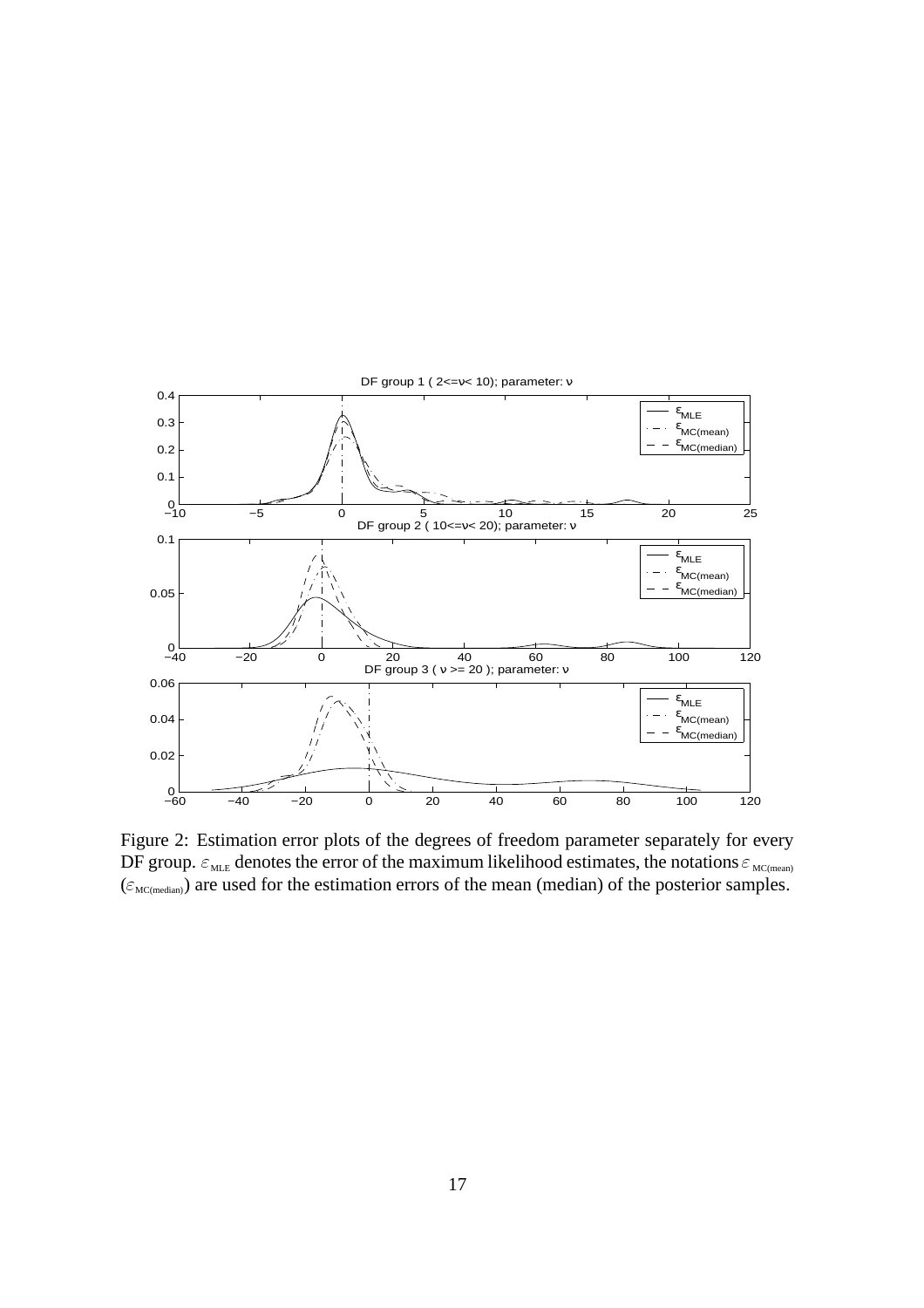#### **5.2 Comparison of model likelihood estimators**

Taking the resulting chain output from above, we used it as an input to the computational methods for estimating of model likelihoods discussed in section 2. According to formula (2.3) we estimated  $\hat{p}_{HM}(Y)$ . As importance density in reciprocal importance procedure we used a multivariate normal for the estimates  $\hat{p}_{RI}^{(1)}(Y)$  and t-distribution with DF=3 for  $\hat{p}_{RI}^{(2)}(Y)$  with parameters estimated from the posterior sample. The same multivariate gaussian approximation of the posterior sample we took as  $h(\cdot)$  function to compute the bridge sampling estimate  $\hat{p}_{BS}(Y)$ . According to (2.6) we calculated the estimation  $\hat{p}_{CE}(Y)$ .

Following Vrontos et al. (2000), for reversible jump MCMC we implemented the algorithm where all the parameters of the proposed model are generated from a proposal distribution. Consequently, in (2.8) we have that  $(\theta'_i, u') = (u, \theta_i)$  with  $\dim(\theta_i) = \dim(u')$ ,  $\dim(\theta_i') = \dim(u)$  and  $q(u|\theta_i, M_i, M_j) = q(u|M_j)$ ,  $q(u'|\theta_i', M_j, M_i) = q(u'|M_i)$  and the Jacobian term is 1. The proposal densities  $q(u|M_i)$  and  $q(u'|M_i)$  are chosen by investigation of MCMC output as a multivariate normal density with mean and covariance matrix estimated from the chains. To complete the specification of our reversible jump MCMC algorithm we need to specify the probabilities  $m(M_i, M_i)$ . We have used equally defined probabilities of the "jump" to the other model and for staying within the model.

In such a way, we run the reversible jump MCMC for 40000 iterations. The behaviour of the MCMC chains was good with rapid convergence to the probabilities  $p(M | Y)$ . The Bayes factor in favour of the "right" model was calculated based on (2.9).

In order to compare the performance of the discussed model selection algorithms, we calculated the percentage of correct decisions based on the scale of evidence for Bayes factors from Table 1. Thus, we separated the sets where we get strong or moderate or weak evidence in favour of the "right" model as well as the evidence against the "right" model. In Tables 3-7 we report these results related to the common number of sets in the corresponding group. The abbreviation 'HM' is used for the harmonic mean estimator, 'CE' denotes the Chib candidate estimator, 'RI-N' and 'RI-T' are the reciprocal importance estimators with multivariate normal and Student t importance densities, respectively. 'BS' denotes the bridge sampling estimator and under 'RJMCMC' we collect the results of the reversible jump MCMC.

There is high correlation between the estimated Bayes factors and the degree of freedom value used to create the corresponding synthetic data set. Whereas for values less than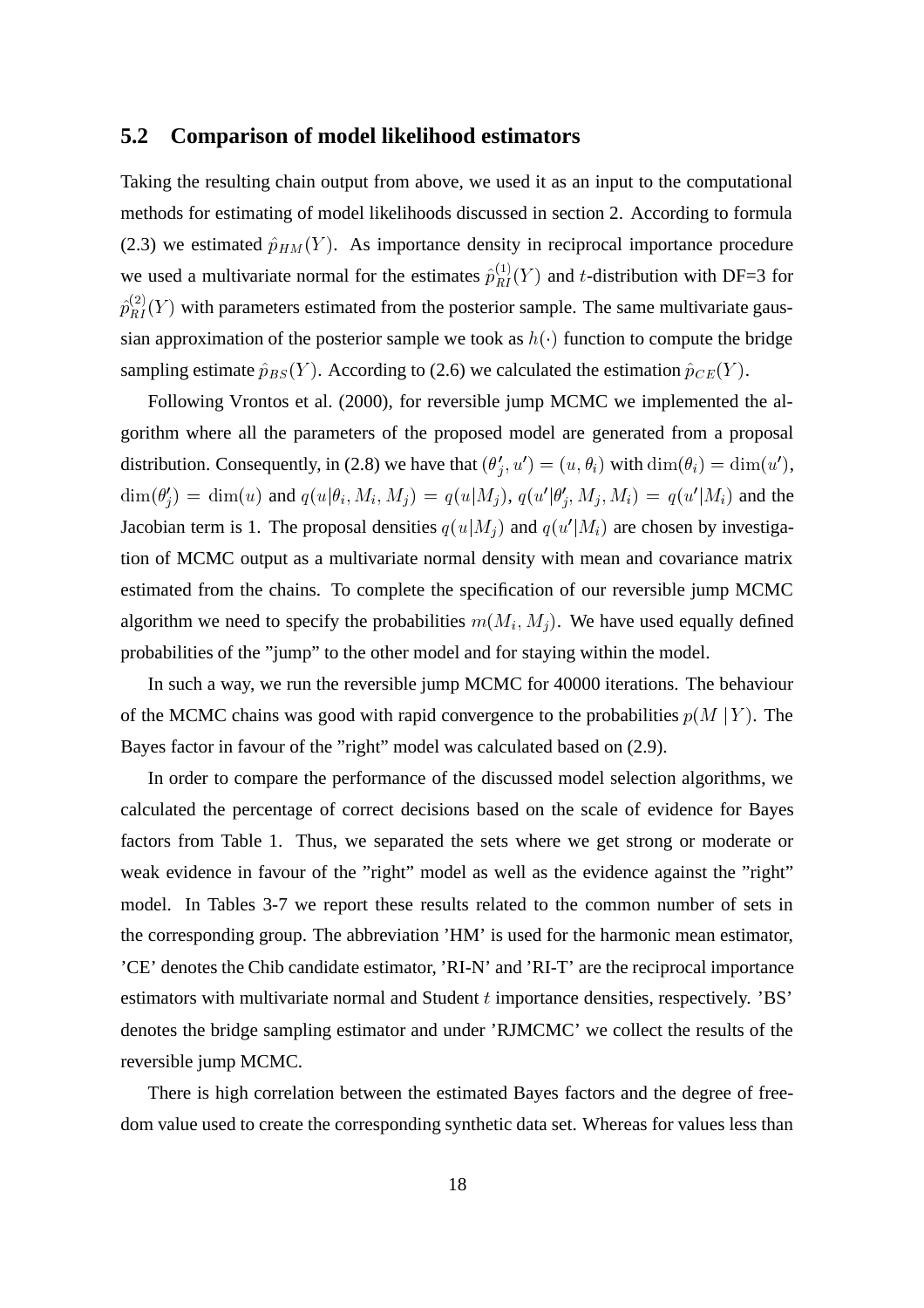| $Distri$ bution             | HM    | CE    |       | $RI-N$ RI-T | <b>BS</b> | $RIMCMC   \triangle BIC$ |       |
|-----------------------------|-------|-------|-------|-------------|-----------|--------------------------|-------|
|                             | 14/60 | 20/60 | 19/60 | 18/60       | 20/60     | 5/60                     | 50/60 |
| $\mathbf{T}_{2 < \nu < 10}$ | 42/48 | 44/48 | 45/48 | 45/48       | 44/48     | 42/48                    | 39/48 |
| ${\bf T}_{10<\nu<20}$       | 18/49 | 17/49 | 17/49 | 17/49       | 17/49     | 14/49                    | 6/49  |
| $\rm T_{\nu>20}$            | 9/53  | 4/53  | 4/53  | 4/53        | 4/53      | 4/53                     | 2/53  |

Table 3: Strong evidence for "right" model ( $BF \ge 10$ ).

| Distribution $\parallel$ HM $\parallel$ CE $\parallel$ RI-N $\parallel$ RI-T $\parallel$ BS |       |      |      |                                   |      | $\vert$ RJMCMC $\vert$ $\triangle$ BIC |      |
|---------------------------------------------------------------------------------------------|-------|------|------|-----------------------------------|------|----------------------------------------|------|
|                                                                                             | 19/60 |      |      | $23/60$   22/60   23/60   20/60   |      | 33/60                                  | 8/60 |
| $\mathbf{T}_{2<\nu<10}$                                                                     | 4/48  | 2/48 | 1/48 | 1/48                              | 2/48 | 3/48                                   | 3/48 |
| ${\bf T}_{10<\nu<20}$                                                                       | 8/49  | 7/49 | 7/49 | 7/49                              | 8/49 | 8/49                                   | 2/49 |
| $\mathbf{T}_{\nu>20}$                                                                       | 3/53  |      |      | $2/53$   $4/53$   $4/53$   $3/53$ |      | 1/53                                   | 2/53 |

Table 4: Moderate evidence for "right" model  $(3 < B$ F $< 10$ ).

10 the right decision (strong and moderate support for the "right" model) is taken in 95 % cases (46/48), for the degrees of freedom values more than 20 - only in max 20 % of all cases (12/53). And in this last group with  $\nu \geq 20$  the decision against the "right" model was accepted at least in 26 % (14/53). It seems also that Chibs candidate's algorithm, reciprocal importance estimators with multivariate normal or fat-tailed  $t$ -distributions as importance densities and bridge sampling method are statistically equal in their performance for GARCH-type models. Harmonic mean estimator behaved better for the higher DF group, giving more strong support to the "right" model, but for the normal distribution it shows significantly worse performance with the large percentage of the undefined and incorrect decisions.

| Distribution                | HM    | <b>CE</b> | $RI-N$ | $RI-T$ | <b>BS</b> | <b>RJMCMC</b> | $\triangle BIC$ |
|-----------------------------|-------|-----------|--------|--------|-----------|---------------|-----------------|
|                             | 15/60 | 8/60      | 11/60  | 11/60  | 11/60     | 15/60         | 0/60            |
| $\mathbf{T}_{2 < \nu < 10}$ | 1/48  | 2/48      | 2/48   | 2/48   | 2/48      | 3/48          | 2/48            |
| ${\bf T}_{10<\nu<20}$       | 9/49  | 8/49      | 12/49  | 12/49  | 9/49      | 10/49         | 8/49            |
| $\rm T_{\nu>20}$            | 9/53  | 12/53     | 12/53  |        | 13/53     | 11/53         | 0/53            |

Table 5: Weak evidence for "right" model  $(1 \leq BF < 3)$ .

It is interesting to compare results above to the classical approach to model selection. The most common classical technique is Bayesian Information Criterion (BIC) (Schwarz,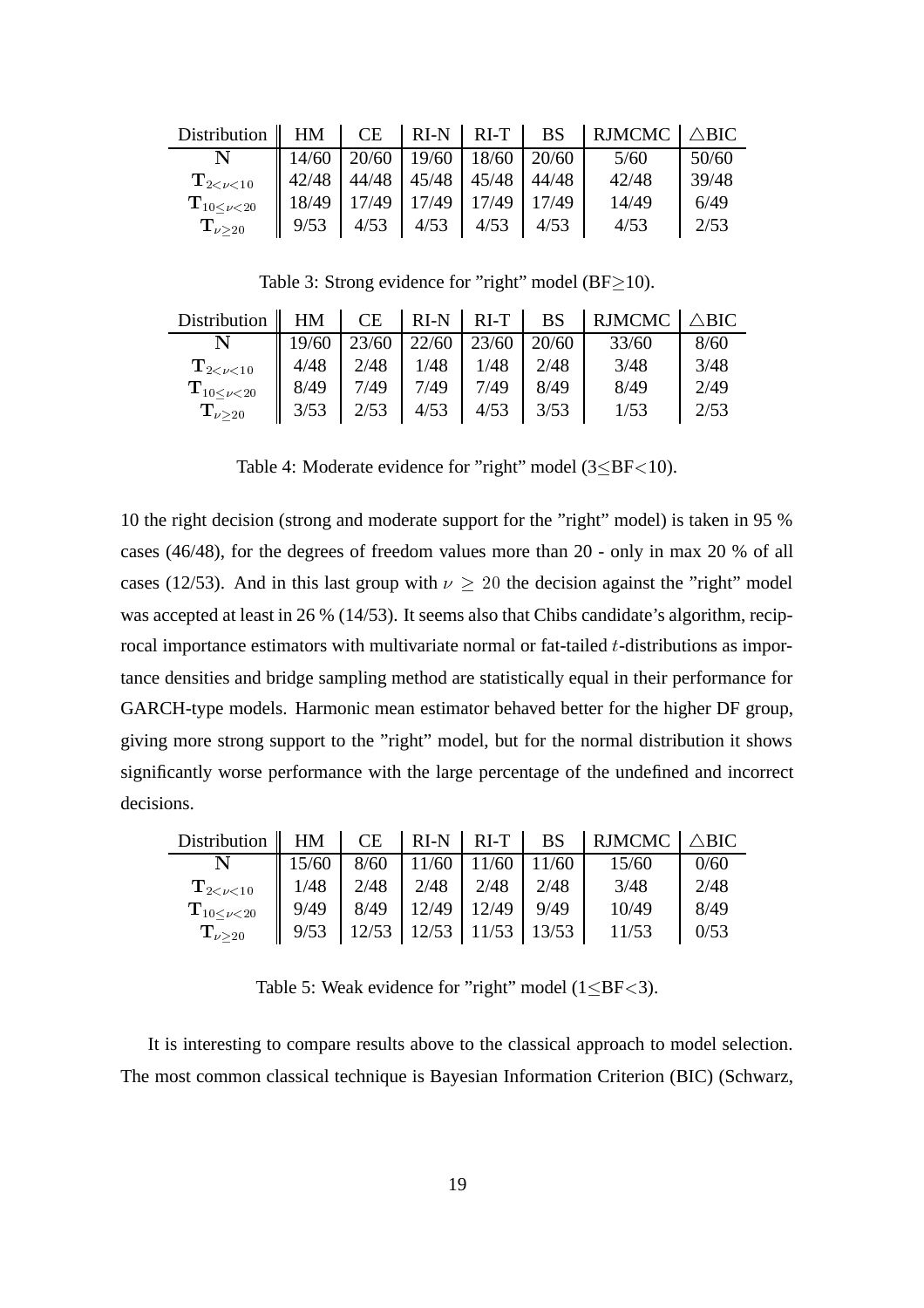| Distribution $\parallel$ HM $\parallel$ |                   |       |       | $CE$   RI-N   RI-T | <b>BS</b> | $RIMCMC \Delta BIC$ |      |
|-----------------------------------------|-------------------|-------|-------|--------------------|-----------|---------------------|------|
|                                         | 7/60              | 7/60  | 6/60  | 6/60               | 7/60      | 5/60                | 1/60 |
| $\mathrm{T}_{2 < \nu < 10}$             | 0/48              | 0/48  | 0/48  | 0/48               | 0/48      | 0/48                | 1/48 |
| ${\bf T}_{10<\nu<20}$                   | 6/49              | 13/49 | 9/49  | 10/49              | 12/49     | 14/49               | 8/49 |
| $\mathbf{T}_{\nu>20}$                   | $\parallel$ 15/53 | 17/53 | 18/53 | 17/53              | 17/53     | 23/53               | 2/53 |

Table 6: Weak evidence against "right" model  $(1/3 < B$ F $< 1$ ).

| Distribution $\parallel$ HM |      | CE    |       | $RI-N$ RI-T BS |       | $RIMCMC \Delta BIC$ |       |
|-----------------------------|------|-------|-------|----------------|-------|---------------------|-------|
|                             | 5/60 | 2/60  | 2/60  | 2/60           | 2/60  | 2/60                | 1/60  |
| $\mathbf{T}_{2<\nu<10}$     | 1/48 | 0/48  | 0/48  | 0/48           | 0/48  | 0/48                | 3/48  |
| ${\bf T}_{10<\nu<20}$       | 8/49 | 4/49  | 4/49  | 3/49           | 3/49  | 3/49                | 25/49 |
| $\mathbf{T}_{\nu>20}$       |      | 18/53 | 15/53 | 17/53          | 16/53 | 14/53               | 47/53 |

Table 7: Moderate and strong evidence against "right" model (BF<1/3).

1978) where one chooses the model  $M_i$  that maximizes

$$
\log f(Y | \hat{\theta}_i, M_i) - \frac{n_i}{2} \log T,
$$

where  $\theta_i$  denotes the maximum likelihood estimate of the parameters of the model  $M_i$ ,  $n_i$  is the dimension of  $\theta_i$  and T is the size of the data Y. It was also shown that for large sample size T an approximation to the Bayes factor  $B_{12}$  is given by

$$
\log \mathbf{B}_{12} \approx \Delta \mathbf{BIC} = \log \frac{f(Y \mid \theta_1, M_1)}{f(Y \mid \hat{\theta}_2, M_2)} + \frac{n_2 - n_1}{2} \log T.
$$
 (5.1)

The second term in  $\triangle BIC$  acts as a penalty term which corrects for differences in size between the models. For more details on BIC see Carlin and Louis (1996).

The resulting values of  $\triangle BIC$  are reported in Tables 3-7 in the last column. It is obvious that BIC clearly favour the "simpler" model with normal distribution. It gives stronger evidence for the "true"  $AR(1)-GARCH(1,1)$  model but poorly recognizes the t-distribution with the higher degrees of freedom values.

## **6 Market Data**

In our empirical study we used three data sets related to different financial markets:

1. daily closing values of the American stock index Dow Jones Industrial Average (DJIA);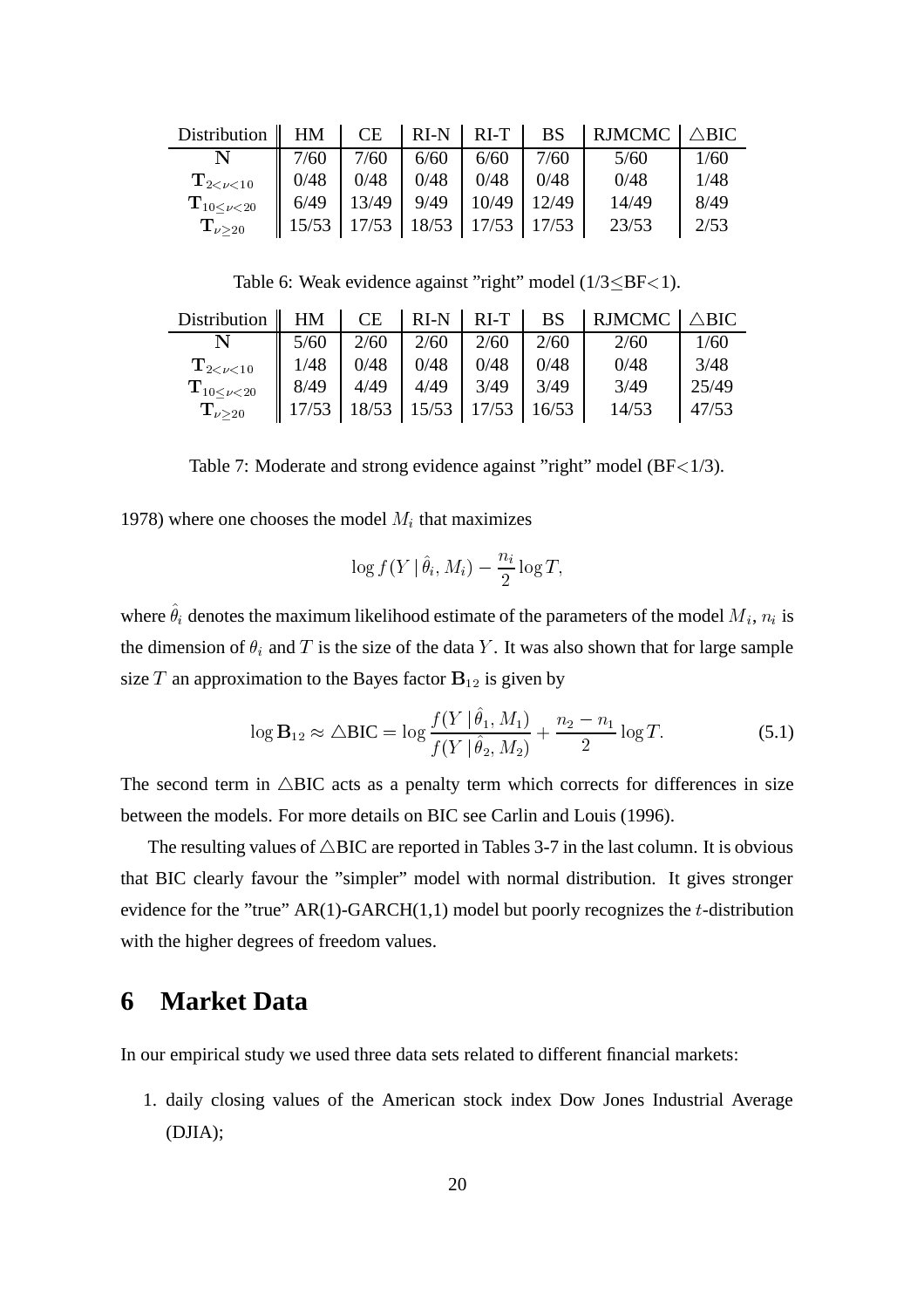- 2. daily closing values of the FTSE 100 traded at the London Stock Exchange;
- 3. daily closing values of the Japan index NIKKEI 225.

The data were downloaded from http://finance.yahoo.com. The taken time interval for all series was 10 years starting with Januar, 1992 and ending with December, 2001. The data were transformed into continuously compounded returns  $r_t$  (in percent) in the standard way by the natural logarithm of the ratio of consecutive daily closing levels and the whole samples of about 2500 observations were used for the Bayesian inference.

For MCMC simulations we applied again the random walk Metropolis algorithm. After initial exploratory runs of MCMC we found high correlation between the variance parameters  $\alpha_0$ ,  $\alpha_1$  and  $\beta_1$  with  $\text{cor}(\alpha_0, \beta_1) = -0.8 \text{ cor}(\alpha_1, \beta_1) = -0.9$  and during further simulations we updated these parameters in one block using multivariate normal proposal with the corresponding correlation matrix. The inefficiency factors varied from 2.8 for the mean parameters till 6.5 for the variance parameter  $\beta_1$  with the common chain size of 5000 points. The convergence indicator R were in the range  $1.0002$ -1.08, proving good convergence of the chains. The resulting marginal posterior densities are presented on Fig.3 and 4. Solid line denotes the posterior parameter plots when estimated on DJIA return series, dotted line denotes the results for FTSE 100 data and dashed line is used for NIKKEI 225 data.

Note that the differences between the markets in the posterior plots for the parameters of  $AR(1)-GARCH(1,1)$  model become less noticeable when we apply the conditionally fattailed AR(1)-GARCH(1,1)-t model. Moreover, Fig 4 shows that the conditional distribution of FTSE 100 returns has lower kurtosis comparing with the American and the Japan index returns. The 95% posterior confidence interval for degrees of freedom parameter came to  $[9.1, 20.8]$  for this return series against  $[5.3, 9.4]$  for another two.

We want to note that we did not impose stationarity conditions in a Bayesian context, neither in priors, nor in proposal distributions. But after each MCMC run we also estimate the posterior probability of  $\alpha_1 + \beta_1 < 1$  as

$$
\mathbf{E}(\mathbf{P}(\alpha_1 + \beta_1 < 1)) \approx \frac{1}{G} \sum_{g=1}^{G} I(\alpha_1^{(g)} + \beta_1^{(g)} < 1),
$$

where  $I(\cdot)$  denotes the indicator function. The estimated posterior probabilities for all data sets are in the range 0.93-1.00, showing that GARCH process has the finite unconditional variance for all return series under consideration.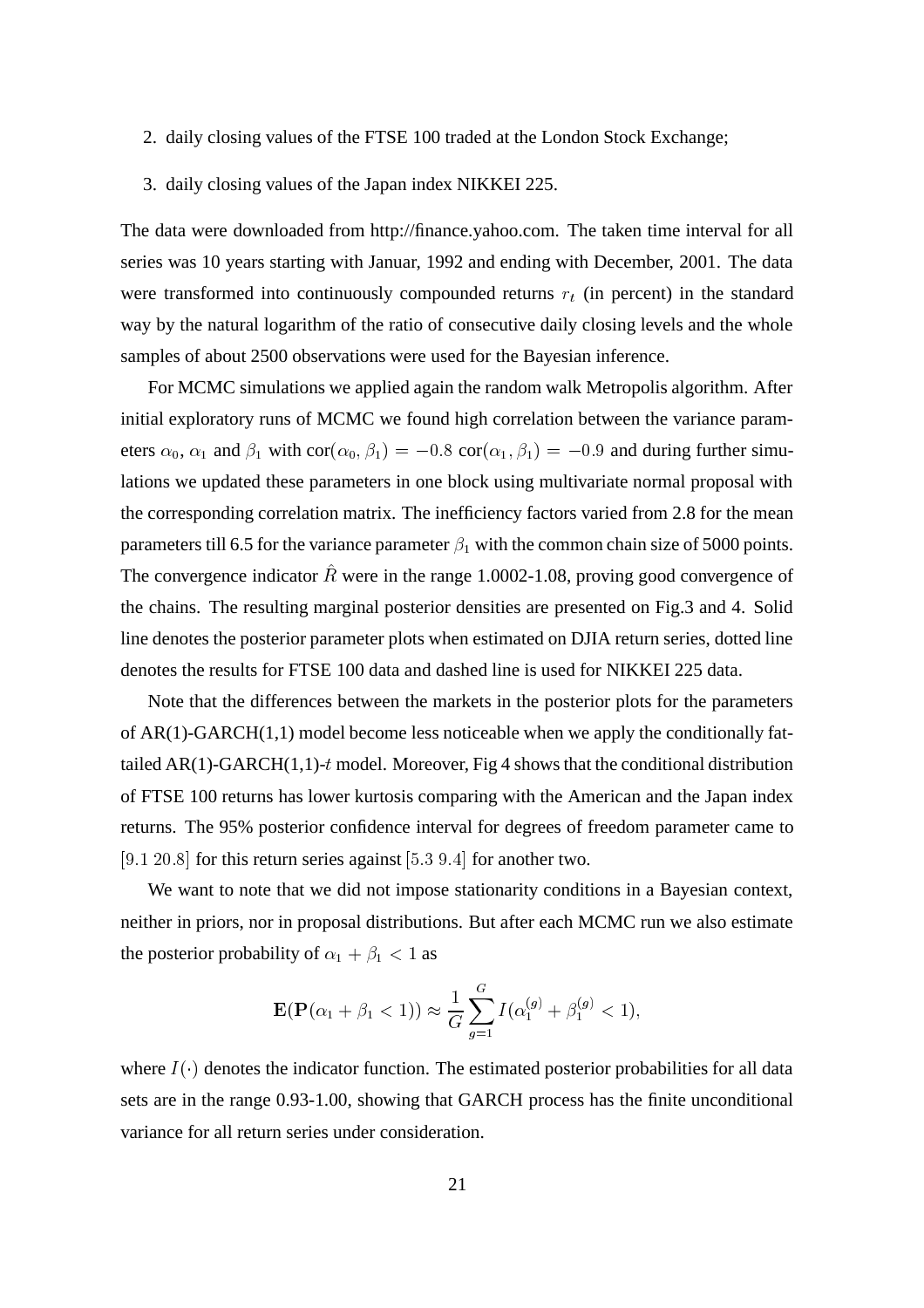

Figure 3: Marginal posterior densities of the parameters  $a_0$ ,  $a_1$ ,  $\alpha_0$ ,  $\alpha_1$  and  $\beta_1$  for AR(1)-GARCH $(1,1)$  and AR $(1)$ -GARCH $(1,1)$ -t models are depicted on the left- and on the righthand side, respectively. Solid line corresponds DJIA return series, dotted line denotes the results for FTSE 100 data and dashed line is used for NIKKEI 225 data.



Figure 4: Marginal posterior densities of the degrees of freedom parameter for AR(1)- GARCH $(1,1)$ -t model. Solid line corresponds DJIA return series, dotted line denotes the results for FTSE 100 data and dashed line is used for NIKKEI 225 data.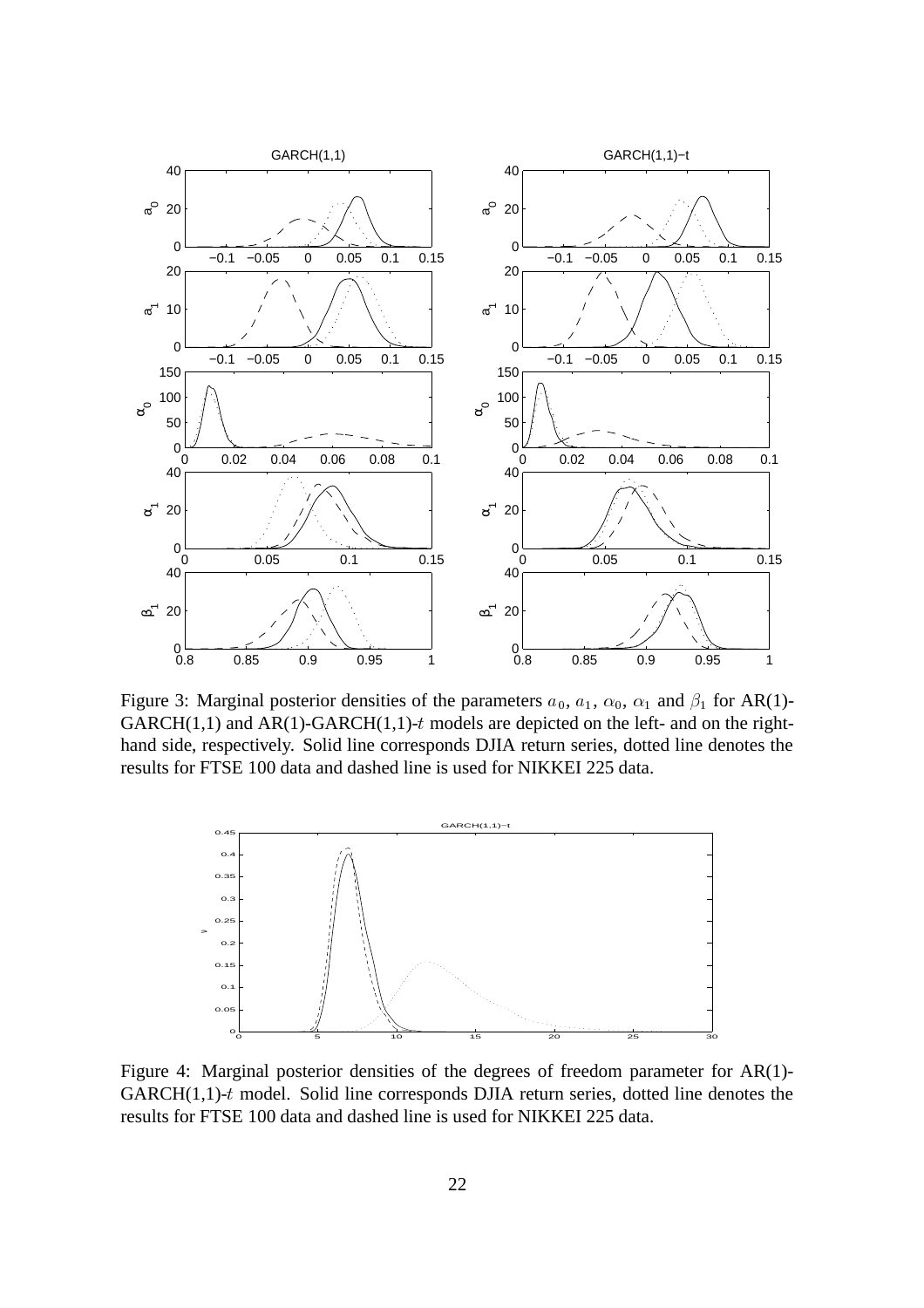As the next step we computed all model likelihood estimators discussed above. The resulting values of the logarithm of the model likelihood together with the Bayes factor in favour of model  $AR(1)-GARCH(1,1)$  with the gaussian distribution are presented in Table 8. The posterior model probabilities estimated by RJMCMC algorithm were 0 and 1 for model 1 and 2,respectively, and are not included in the table.

| Data          | HM         | <b>CE</b>  | $RI-N$     | $RI-T$     | <b>BS</b>  | <b>BIC</b> |
|---------------|------------|------------|------------|------------|------------|------------|
|               | $-3230.18$ | $-3246.65$ | $-3246.73$ | $-3246.59$ | $-3246.74$ | $-3245.02$ |
| <b>DJIA</b>   | $-3177.42$ | $-3194.24$ | $-3194.28$ | $-3194.09$ | $-3194.30$ | $-3194.48$ |
|               | 1.22e-23   | $1.73e-23$ | 1.66e-23   | 1.58e-23   | 1.68e-23   | $1.12e-22$ |
|               | $-3355.14$ | $-3371.64$ | $-3371.69$ | $-3371.50$ | $-3371.72$ | $-3370.00$ |
| <b>FTSE</b>   | $-3338.77$ | $-3355.48$ | $-3355.36$ | $-3355.16$ | $-3355.41$ | $-3356.13$ |
| 100           | 7.77e-08   | $9.59e-08$ | 8.09e-08   | 8.01e-08   | 8.25e-08   | 9.47e-07   |
|               | $-4342.75$ | $-4356.85$ | $-4356.90$ | $-4356.73$ | $-4356.90$ | $-4356.15$ |
| <b>NIKKEI</b> | $-4284.97$ | $-4301.60$ | $-4301.55$ | $-4301.35$ | $-4301.56$ | $-4302.79$ |
| 225           | 8.06e-26   | 1.01e-24   | $9.16e-25$ | 8.89e-25   | 9.25e-25   | 6.70e-024  |

Table 8: Model likelihoods for market data. The first and second rows in every data set part contain the estimated model likelihood values (logarithm) for the models GARCH(1,1) and  $GARCH(1.1)-t$ , respectively. In the third row the Bayes factors in favour of model 1 are given.

As expected we observe the overwhelming superiority of the fat-tailed conditional distribution for all data considered. Within the discussed strategies, the reciprocal importance (RI-N and RI-T), bridge sampling (BS) and Chib candidate (CE) estimators seem to have equal accuracy with rather small standard errors, while the harmonic mean (HM) estimator leads to the biased model likelihood values.

In the last column of Table 8 we presented the BIC statistics together with the approximation to the BF (5.1). It seems that the BIC again tends to smooth the differences between the models.

# **7 Conclusions**

In this paper we give a review of popular model selection methods in the Bayesian framework, such as harmonic mean, reciprocal sampling, bridge sampling, Chibs' candidate formula and reversible jump MCMC algorithm. For numerical illustration we provide the detailed implementation guidelines for these methods together with MCMC methodology for GARCH-type models from financial econometrics. We ground our method comparison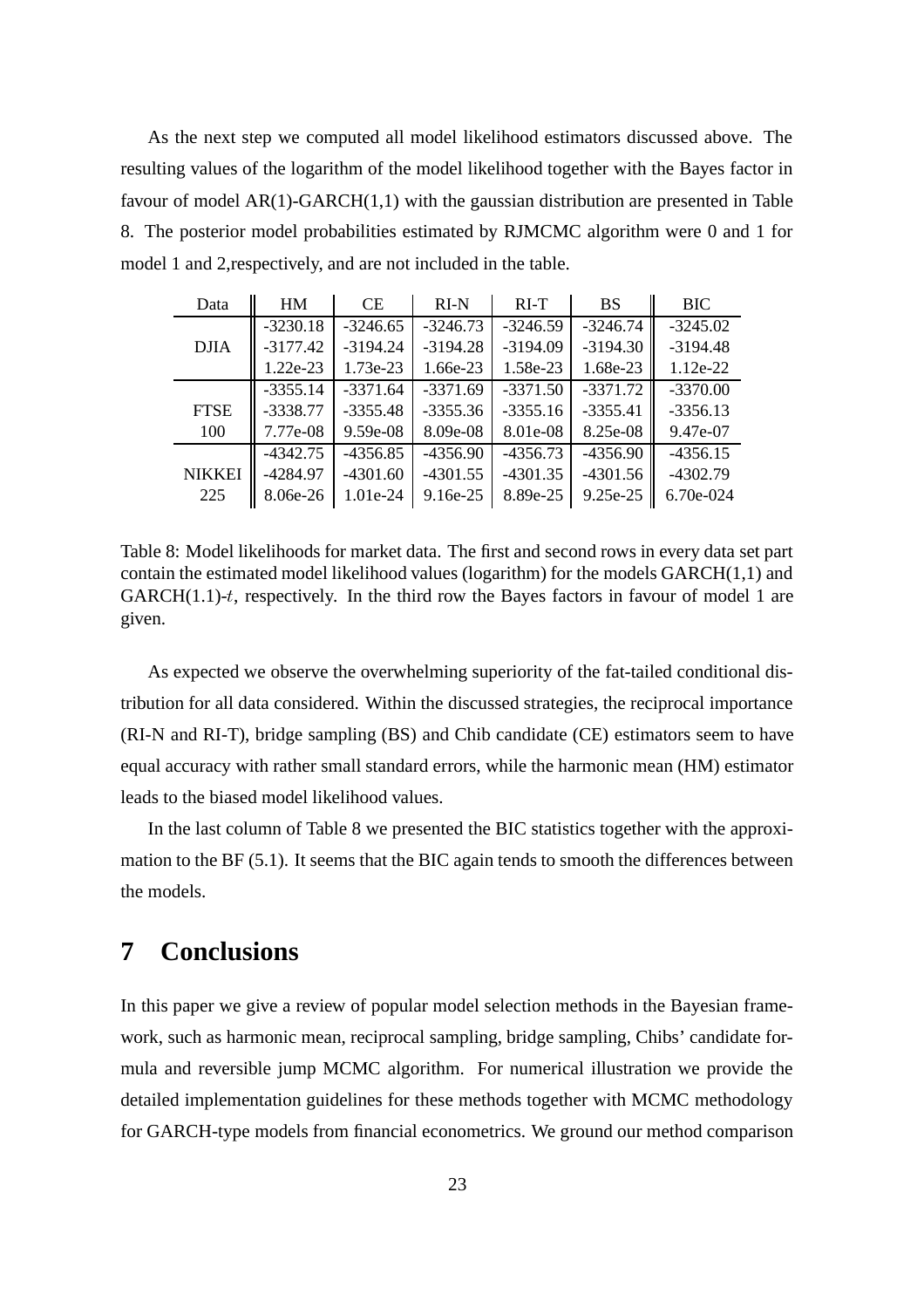on the simulated data grouped with respect to the persistence level and the degree of kurtosis in the conditional distribution. Based on the simulation study and from our experience on the algorithm implementations we can make the following conclusions:

- the harmonic mean estimator is the simplest in implementation but showed the largest standard errors. Surprisingly, its performance on the synthetic data from the weakly leptokurtic conditional distribution appeared to be good compared to the others methods.
- we found equal accuracy of the Chibs candidate's algorithm; reciprocal importance estimators with both choices of importance densities; and bridge sampling method. But the computational time required for the Chibs candidate's estimates was five times longer compared with the others.
- the reversible jump MCMC algorithm seems to produce significantly weaker evidence for the right models over all data groups considered. Moreover, the coding of this method takes extra time when comparing with the direct methods.
- all the model selection procedures considered above mostly fail to make the right choice when data were generated by the weakly leptokurtic conditional distribution, preferring the simpler gaussian model in these cases. The high level of the variance persistence in the data seems to have no influence on the results.
- The applied classical approach to model selection(BIC) results in clear preferences for the simpler model over all data groups. Without doubt, the Bayesian framework offers advantages compared to the classical analysis, taking into account model complexity in more unbiased way.

In addition, we compared the accuracy of the MCMC simulations with maximum likelihood estimators over the considered data groups. The mean parameters were estimated in both cases with the same accuracy. With respect to the variance parameters, the calculated estimation errors of the maximum likelihood procedure seem to be in general lower compared to the MCMC results. We can explain this effect by the non-symmetrical and non-normal shape of the posterior densities for the variance parameters and, therefore, the taken posterior statistics like mean and median of these distributions are not completely adequate. These results for the mean and variance parameters are not correlated with the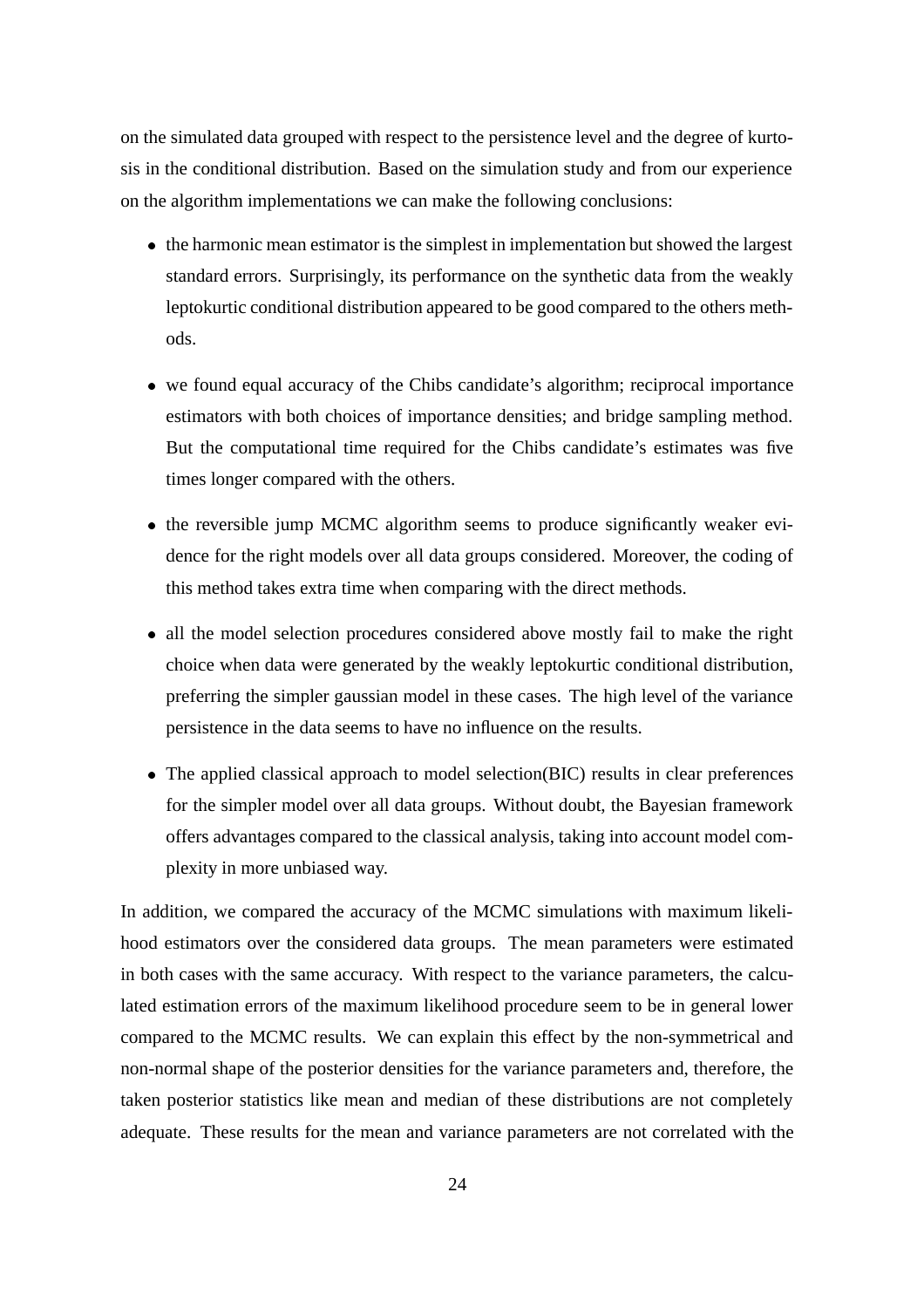kurtosis of the "true" conditional distribution. As regards the degree of freedom parameter, we got the opposite picture. With the increase of the "true" degree of freedom value the accuracy of maximum likelihood estimates is getting very low compared to the posterior statistics. It seems that the Bayesian approach by its "subjectivism" (in the choice of the priors) can manage a situation like this. Again, all results above were not sensitive to the level of the variance persistence.

In the empirical study we performed complete Bayesian analysis of the GARCH models for the stock index returns from the three largest financial markets. As expected we proved the overwhelming superiority of the fat-tailed conditional distribution for all data considered.

## **Acknowledgements**

The authors would like to thank Regina Tüchler for valuable discussions. This work was funded by the Austrian Science Fund (FWF) under grant SFB#010: "Adaptive Information Systems and Modeling in Economics and Management Science". The Austrian Research Institute for Artificial Intelligence is supported by the Austrian Federal Ministry for Education, Science and Culture and by the Austrian Federal Ministry for Transport, Innovation and Technology.

### **References**

- Bauwens, L. and Lubrano, M. (1998). Bayesian inference on GARCH models usin Gibbs sampler, *Econometrics Journal* **1**: 23–46.
- Bollerslev, T. (1986). A generalized autoregressive conditional heteroskedasticity, *Journal of Econometrics* **31**: 307–327.
- Bollerslev, T., Engle, R. and Nelson, D. (1994). ARCH models, *in* R. Engle and D. McFadden (eds), *Handbook of Econometrics*, Vol. 4, Elsevier Science B.V., Amsterdam.
- Carlin, B. and Louis, T. (1996). *Bayes and Empirical Bayes Methods for Data Analysis*, Chapman&Hall, London.
- Chib, S. (1995). Marginal likelihood from the Gibbs output, *Journal of American Statistical Association* **90**(432): 1313–1321.
- Chib, S. and Jeliazhov, I. (2001). Marginal likelihood from the Metropolis-Hastings output, *Journal od American Stattistical Association* **96**(453): 270–281.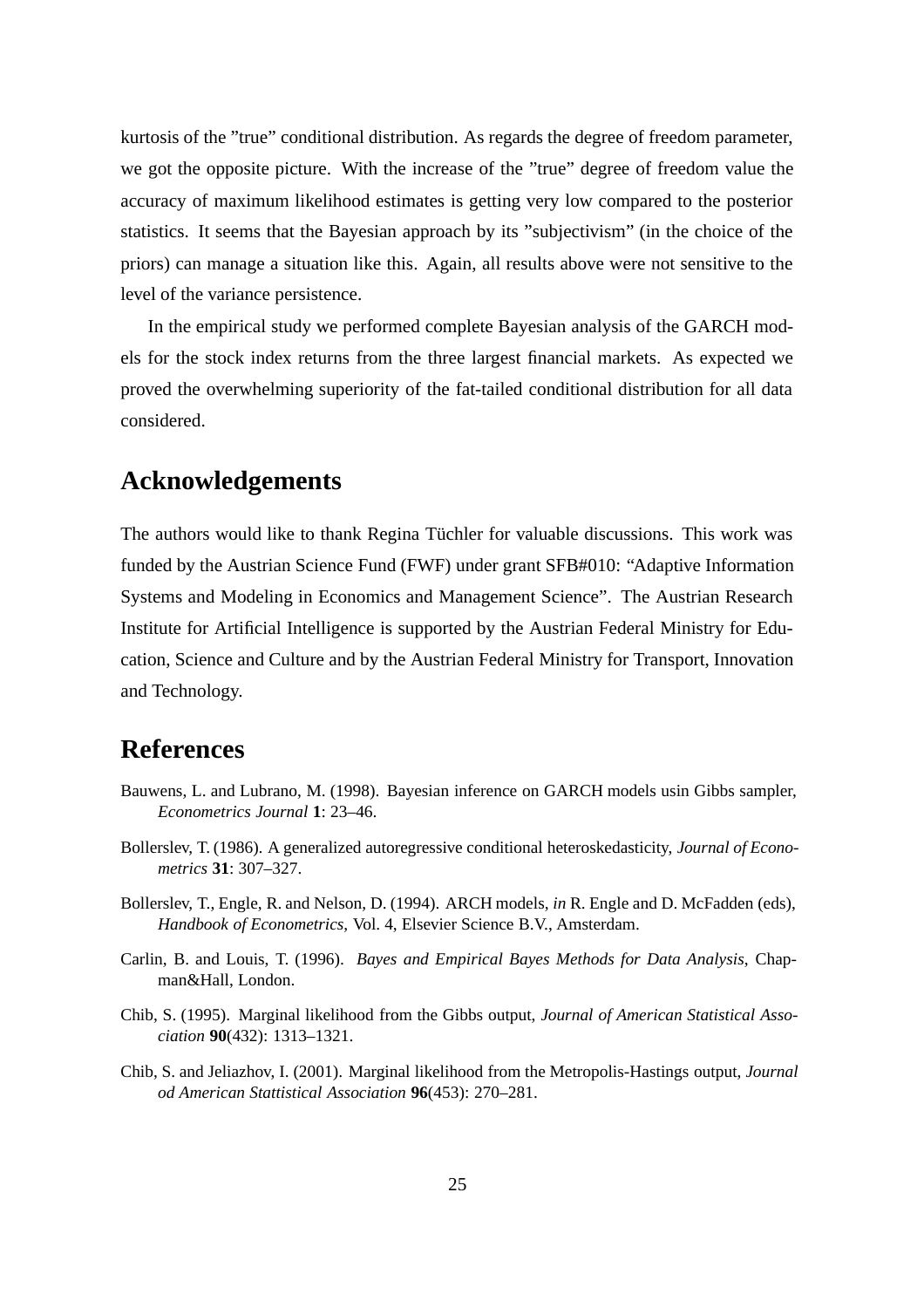- Frühwirth-Schnatter, S. (1995). Bayesian model discrimination and bayes factor for linear gaussian state space models, *Journal of the Royal Statistical Society, series B* **57**: 237–246.
- Frühwirth-Schnatter, S. (2002). Model likelihoods and bayes factors for switching and mixture models, *Technical report*, SFB Adaptive Information Systems and Modelling in Economics and Management Science. can be downloaded from http://www.wu-wien.ac.at/am/reports.htm.
- Gelfand, A. and Dey, D. (1994). Bayesian model choice: Asymptotic and exact calculations, *Journal of Royal Statistical Society, Ser. B* **56**: 501–514.
- Gelfand, A. and Smith, A. (1990). Sampling-based approaches to calculating marginal densities, *Journal of American Stattistical Association* **85**: 398–409.
- Gelman, A. and Rubin, D. (1992). Inference from iterative simulation using multiple sequences (with discussion), *Statistical Science* **7**: 457–511.
- Geweke, J. (1992). Evaluating the accuracy of sampling-based approaches to the calculation of posterior moments, *in* J. Bernardo, J. Berger, A. Dawid and A. Smith (eds), *Bayesian Statistics*, Vol. 4, Oxford University Press, pp. 169–193.
- Geweke, J. (1993). Bayesian treatment of the independent student-t linear model, *Journal of Applied Econometrics* **8**: 19–40.
- Geweke, J. (1995). Bayesian comparison of econometric models. Working Papers 532, Federal Reserve Bank of Minneapolis.
- Green, P. (1995). Reversible jump MCMC computation and Bayesian model determination, *Biometrika* **82**: 711–732.
- Hastings, W. (1970). Monte Carlo sampling methods using Markov chains and their applications, *Biometrika* **57**: 97–109.
- Jeffreys, H. (1961). *Theory of Probability, 3rd edition*, Oxford Univiersity Press, Oxford.
- Kass, R. and Raftery, A. (1995). Bayes factor, *Journal od American Statistical Association* **90**: 773– 792.
- Kaufmann, S. and Frühwirth-Schnatter, S. (2002). Bayesian analysis of switching ARCH models, *Journal of Time Series Analysis* **23**(4): 425–458.
- Kim, S., Shephard, N. and Chib, S. (1998). Stochastic volatility: Likelihood inference and comparison with ARCH models, *Review of Economic Studies* **65**: 361–393.
- Kleibergen, F. and van Dijk, H. (1993). Non-stationarity in GARCH models: a bayesian analysis, *Journal of Applied Econometrics* **8**: 41–61.
- Lavine, M. and Scherrish, M. (1999). Bayes factors : What they are and what they are not, *The American Statistician* **53**: 119–122.
- Meng, X. and Wong, W. (1996). Simulating ratios of normalizing constants via a simple identity, *Statistical Sinica* **6**: 831–860.
- Müller, P. and Pole, A. (1998). Monte carlo posterior integration in GARCH models, *Sankhya The Indian Journal of Statistics* **60**: 127–144.